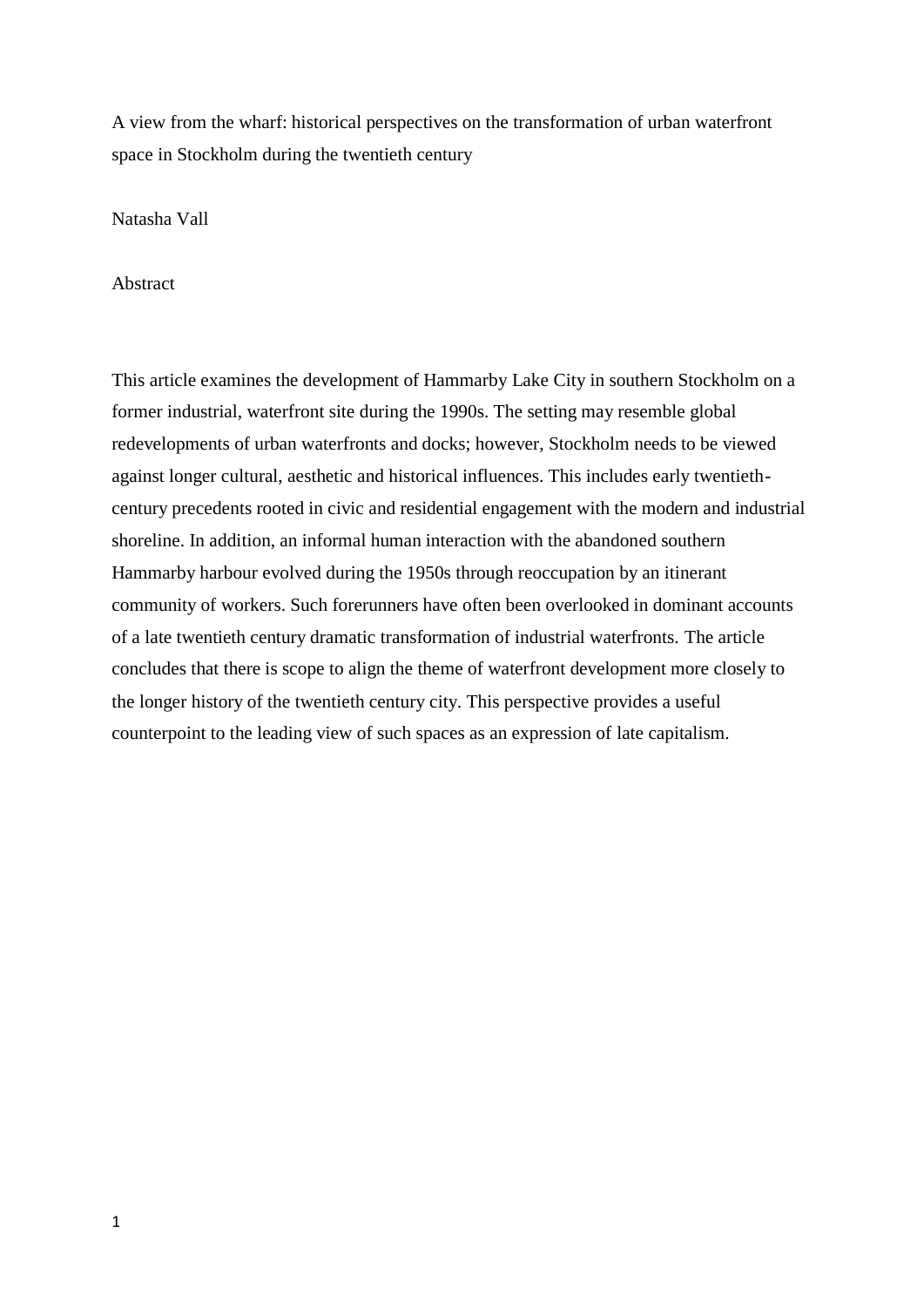Stockholm has a notable vista of waterfront buildings from the early modern mercantile of Gamla Stan, the stylish modernism of Kungsholmen to the twenty first century exuberance of Hammarby Lake City. Stockholm's old southern harbour, the rehabilitated site for 'Hammarby Lake City' boasts lakeshore apartments, waterside dwellings and public spaces. With vistas continually framed by water, sometimes still, sometimes moving, these have been carefully planned to draw the gaze towards the open water and the extending horizon.<sup>1</sup> A few decades earlier we would have had a different experience. Hammarby was a declining industrial waterside district of warehouses, factories, engineering works, welding shops, vehicle breakers, and blue collar communities, often referred to as 'Stockholm's Bronx'. Today ships no longer call, nothing material is made here: the place is the product. The visual and architectural transformation of Stockholm's southern harbour resonates with the broader international process that has seen docklands and port areas abandoned to be replaced by exuberant glass fronted residences with capacious waterfront views. This new urban style has often been claimed as the signature of late capitalism's entrepreneurial urban governance. 2

However, in Stockholm this international paradigm of waterfront redevelopment was foreshadowed by earlier precedents for this transformation that, unlike many other similar, recent developments, were rooted in a civic and residential engagement with the modern and industrial shoreline stretching back to the early twentieth-century.<sup>3</sup> The narrative of the extraordinary redemption of waterfront space by the late twentieth century often overlooks the important early overtures of this process. In Stockholm it was during the inter war years that the first vision of a refurbished waterfront landscape, cleansed of industrial detritus and redefined as social space with leisure functions, emerged. Although the rehabilitation of the southern Hammarby harbour during the late twentieth century appeared to resonate with patterns of spatial gentrification observed elsewhere, this article suggests that the engagement with the industrial waterfront in Stockholm long preceded its rediscovery in the aftermath of post 1960s port and dockland decline.<sup>4</sup> In so doing it draws attention to the complex and contested historical experiences that underpin waterfront regeneration. Whilst the redevelopment at Hammarby harbour is today celebrated as a reflection of Stockholm city's growing success as a global waterfront city, the industrial heritage that preceded the recent development has often been hidden from view. The article concludes by arguing that local architects distanced Hammarby Sjöstad from global examples of postmodern waterfront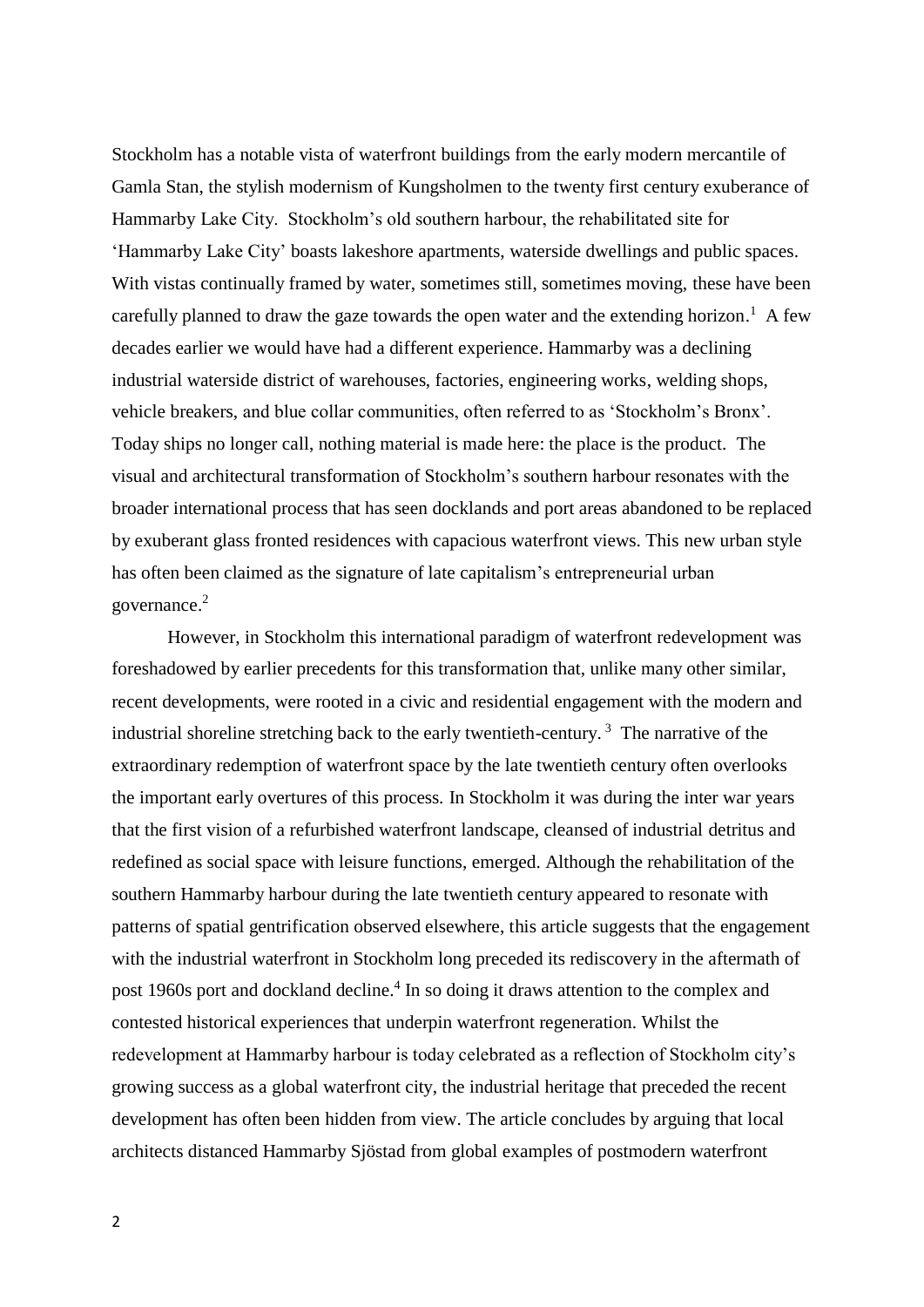redevelopment by emphasising national tropes of vernacular aquatic settlement, rather than post-modernist 'historicist playfulness' and kitsch industrial heritage deployed elsewhere.

Stockholm's waterfront is often celebrated for its stunning position on the Baltic rim.<sup>5</sup> The city's island topography extends to a natural archipelago that has been described as the 'Venice of the North'.<sup>6</sup> Passing through in the late nineteenth century as part of his world tour, Ulysses Grant noted that a city teeming with bustle and life, so different from the languid torpor of the Venetian waterfront, was greatly misrepresented by this label.<sup>7</sup> Although Stockholm's waterfront situation was inherited from the late mediaeval centre, much of the city's modern shoreline was developed during the late nineteenth century. By the twentieth century wharfs and dock facilities had been constructed in central areas, serving the nation's quickly expanding export industry. A growing industrial presence on the modern shoreline never overshadowed residential and civic engagement with water, both parliament and the royal palace enjoy waterside aspects. Industrial waterfronts that were abandoned as rapidly expanding businesses moved to larger, or more convenient sites did not languish long before being transformed into attractive spaces for city dwellers. During the 1890s Sweden's expanding engineering and electrical industries spurred the rapid expansion of Stockholm's industrial harbours, such as at Katarinaberget, one of the city's most heavily used wharfs. Residential property development followed quickly as new flats were built on the sharp rocky incline behind. These were pejoratively dubbed 'sky-scrapers', reflecting local concern that vernacular waterfront characteristics were under threat from a creeping Americanisation.<sup>8</sup> Thereafter civic and business leaders promoted architects whose work was sympathetic to the local style of waterfront building.<sup>9</sup> By the start of the twentieth century there was a strong consensus amongst architects, planners as well as property developers, that the city's growth should capitalise upon and enhance the natural shoreline situation, even where industry was present.

This consensus was consolidated during the 1930s, when the elision of land, water and human interaction accelerated noticeably. The architect, Sven Wallander, would profoundly influence the city's modern waterfront from the inter-war years. Son of prominent Stockholm artists, Wallander made his name as a freelance architect prior to the First World War. Alongside his private work, he was employed by the city planning authority, and most noted for his contribution to the central areas around Kungsgatan, where Europe's first skyscrapers were erected in 1924. Wallander had undertaken study visits to the USA during the 1920s and was deeply influenced by what he encountered in New York and Chicago. But he was also sensitive to the local waterside landscape. At Klara Sjö, a canal in central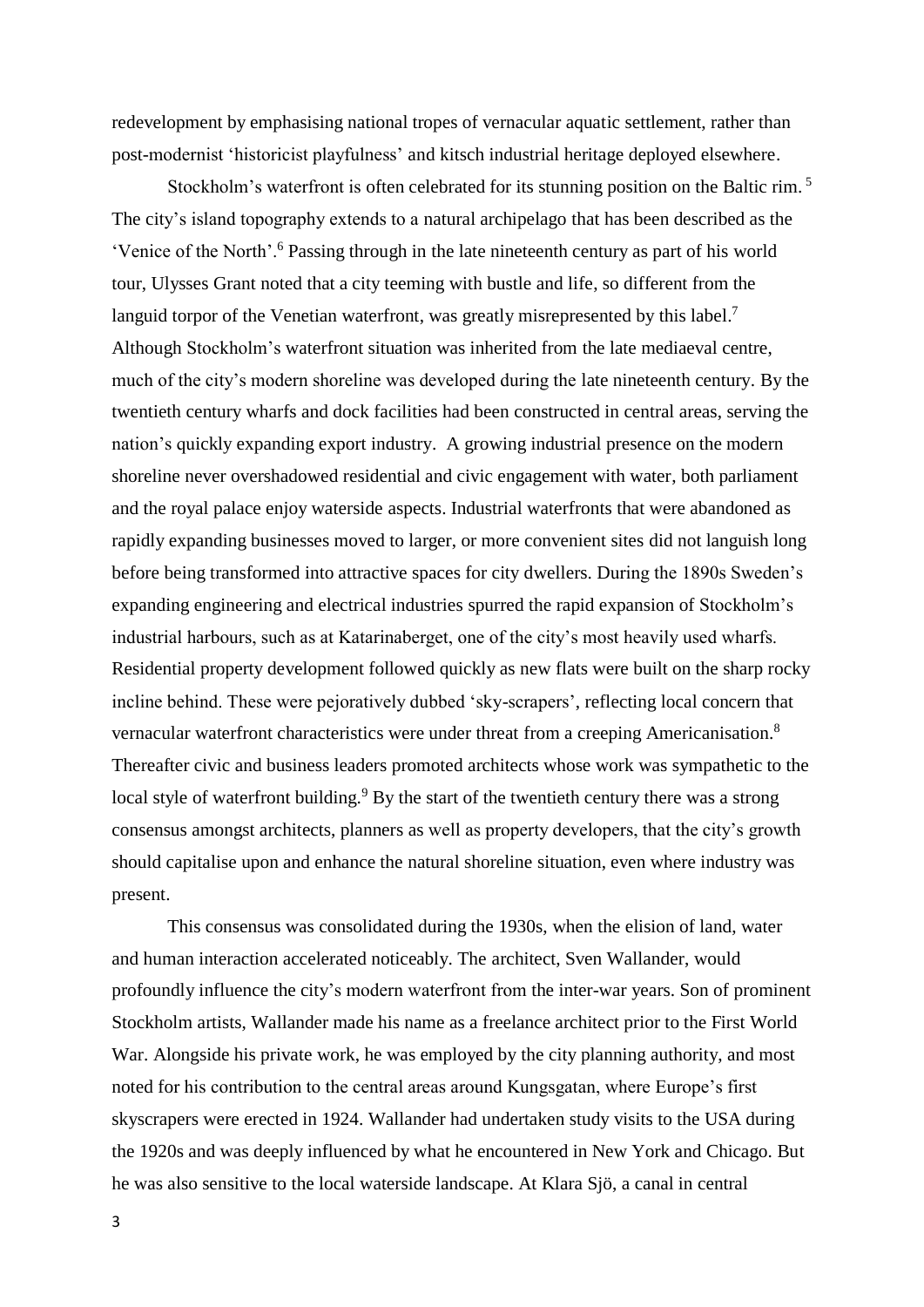Stockholm separating the northern city district of Norrmalm from the island of Kungsholmen, his plans for new industrial buildings and wharfs were designed to preserve the character and ambience of the waterfront setting. His drawings included factories built on stilts in Stockholm's 'Canal Grande', with leisure facilities including a railway restaurant and adjacent park. These were far removed from the contemporary reality of this polluted stretch of water often used to discard industrial waste. With the Klara Sjö factories moving to more commodious sites, Wallander's vision for Stockholm's 'Canal Grande' languished, but the area was quickly converted for residential use, and even without factories on stilts his confidence in a more genteel engagement with the waterside was affirmed. <sup>10</sup>

The attraction to waterside living was shared by the city's business men, as well as its architects. During the 1920s central waterfront areas were vacated by mechanical engineering companies as they sought larger and cheaper industrial sites further from the city centre, including nearby Hammarby. The owners of engineering giants such as Atlas Copco were alert to the demand for waterfront living and created plans for residential use before even releasing the sites to the market. This process reflected the influence of the 'Wallenberg Empire', whose investment had rescued Atlas Copco from bankruptcy in the 1890s. The reach of the Wallenberg companies encompassed real estate, banking, engineering and manufacturing and they were alert to the potential profits from converting industrial into residential property. These shoreline plots sold very quickly and this market helped early twentieth century business leaders to reimagine the urban industrial waterfront.<sup>11</sup>

The more significant investment in residential development by the water in Stockholm came during the 1930s public housing programmes that gave early waterside developments new impetus. Echoing the central ambitions of Roosevelt's New Deal, the social democratic ascent to power in Sweden nurtured a vision of its citizens enjoying healthy pursuits and lifestyles.<sup>12</sup> In the United States this had generated a precocious, yet short lived, public intervention in the rehabilitation of San Antonio's industrial riverside, where a campaign to save the historic district from clearance was mounted by a local born architect, Robert Hugman. His now critically acclaimed 'San Antonio River Beautification Project' was adopted by the city and financed by the Works Progress Administration in 1939.<sup>13</sup> By contrast in Sweden, and Stockholm in particular, the early appreciation of the urban waterfront by private and public interests, prepared the ground for a sustained approach to twentieth century redevelopment. Whilst in San Antonio Hugman's vision hinged on the reconnection with a Hispanic heritage that privileged a waterfront with an 'old world feel', in Sweden the rebuilding of the urban waterfronts from the 1930s was central to an emergent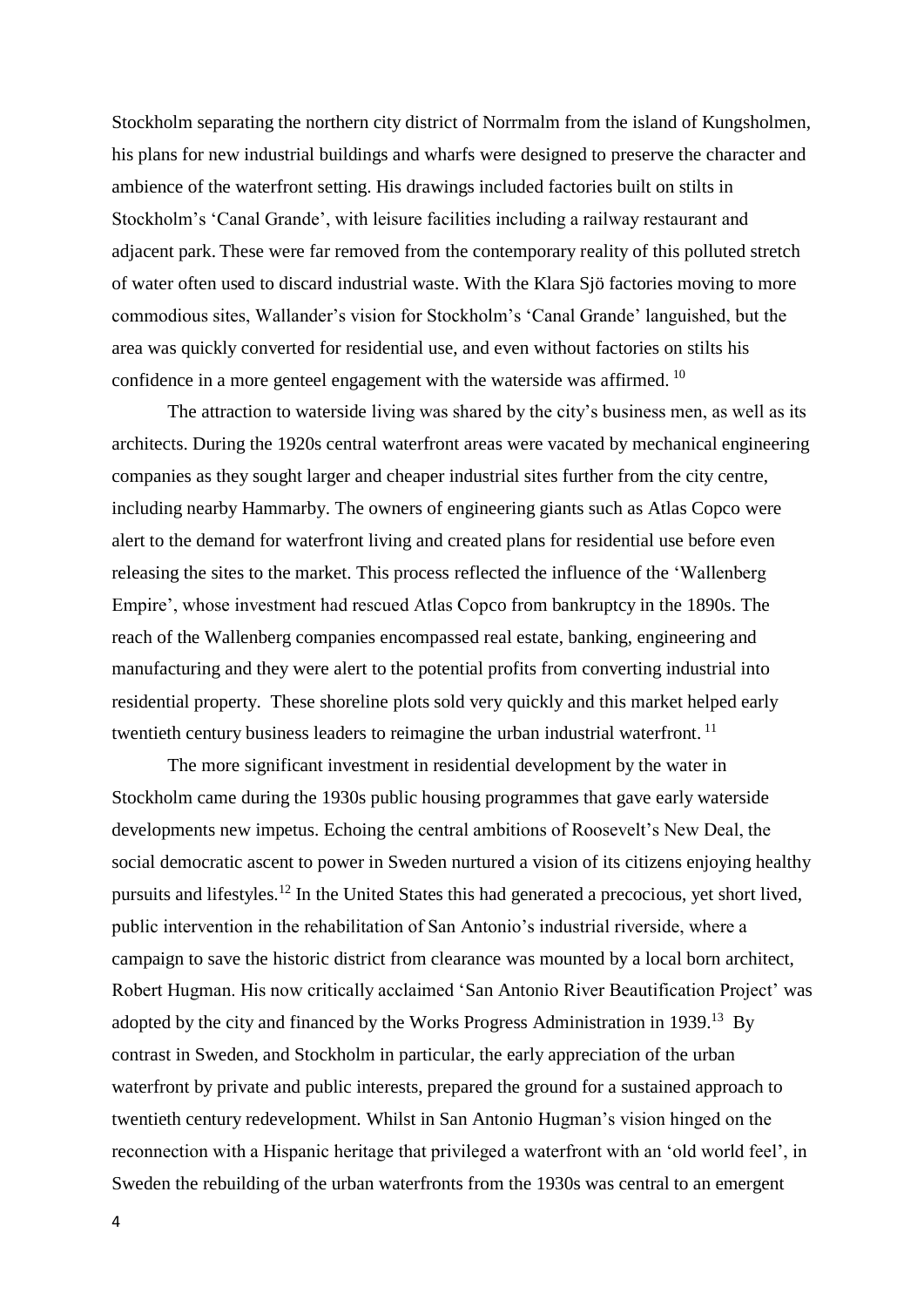architectural modernism that was connected to the broader social and economic project, known as the 'Swedish Model'. <sup>14</sup>

By the 1930s the 'Swedish Model' was widely celebrated by international admirers of this social project. In the realm of public housing this rested upon the Swedish Social Democrats' successful reconciliation of a new modernist aesthetic with pragmatic social policy. In architecture the 'functional' style associated with the 'Swedish Model' was widely acclaimed for its combination of high modernism with a more palatable folksy aesthetic. 'Swedish Modern' enjoyed a popular appeal that often eluded the more disciplined continental forms of modernist architecture. <sup>15</sup> This architectural style emphasised homecenteredness, comfort, a human scale and the ambition that its citizens would enjoy an intimate relationship to the natural landscape.<sup>16</sup> The execution of 'Swedish Model' housing in Stockholm was assisted by professionals who were closely involved in the 1930s public housing programmes. Sven Wallander, for instance, was the driving force for the creation of the National Association of Tenants and Buildings Societies (HSB) in 1923.<sup>17</sup> Wallander was an activist in the tenant's organisation during the 1920s, later becoming its director and chief architect until 1958. HSB benefited from close ties to the Social Democratic government playing a leading role in articulating Sweden's modernist housing landscape, notably through their decisive contribution to the critically acclaimed 1930 Stockholm Exhibition.<sup>18</sup> With his experience as a city architect, Wallander was a leading exponent of early public housing schemes in Stockholm. <sup>19</sup> As chief architect of HSB he was central to the ambition to improve housing standards throughout Sweden, which was reflected in Stockholm through the construction of functionalist architect designed flats, many occupying prominent waterfront locations.<sup>20</sup> With government guarantees for finance and land, HSB's interventions would quickly supersede earlier speculative building on the city's shoreline.

This process can be observed at Kungsholmen, an island in Lake Mȁlaren. Today it forms part of the historic central area of Stockholm City boasting high value, waterside residences and commercial facilities. The recent construction of waterfront properties promises luxurious city centre living 'on a site overlooking the constant maritime activity of Stockholm's waterfront'.<sup>21</sup> However, the first transformation of this 'old industrial basin' into an urban milieu of waterfront prosperity took place during the inter-wars years when HSB's purchase of land from private owners effectively transformed the area from a ramshackle collection of wooden dwellings, clinging to the rocky precipice, interspersed with narrow alley ways and rickety steps, all without access to electricity or sewerage. <sup>22</sup> The 1930s public housing initiatives dramatically changed the look, feel, as well as human interaction with, the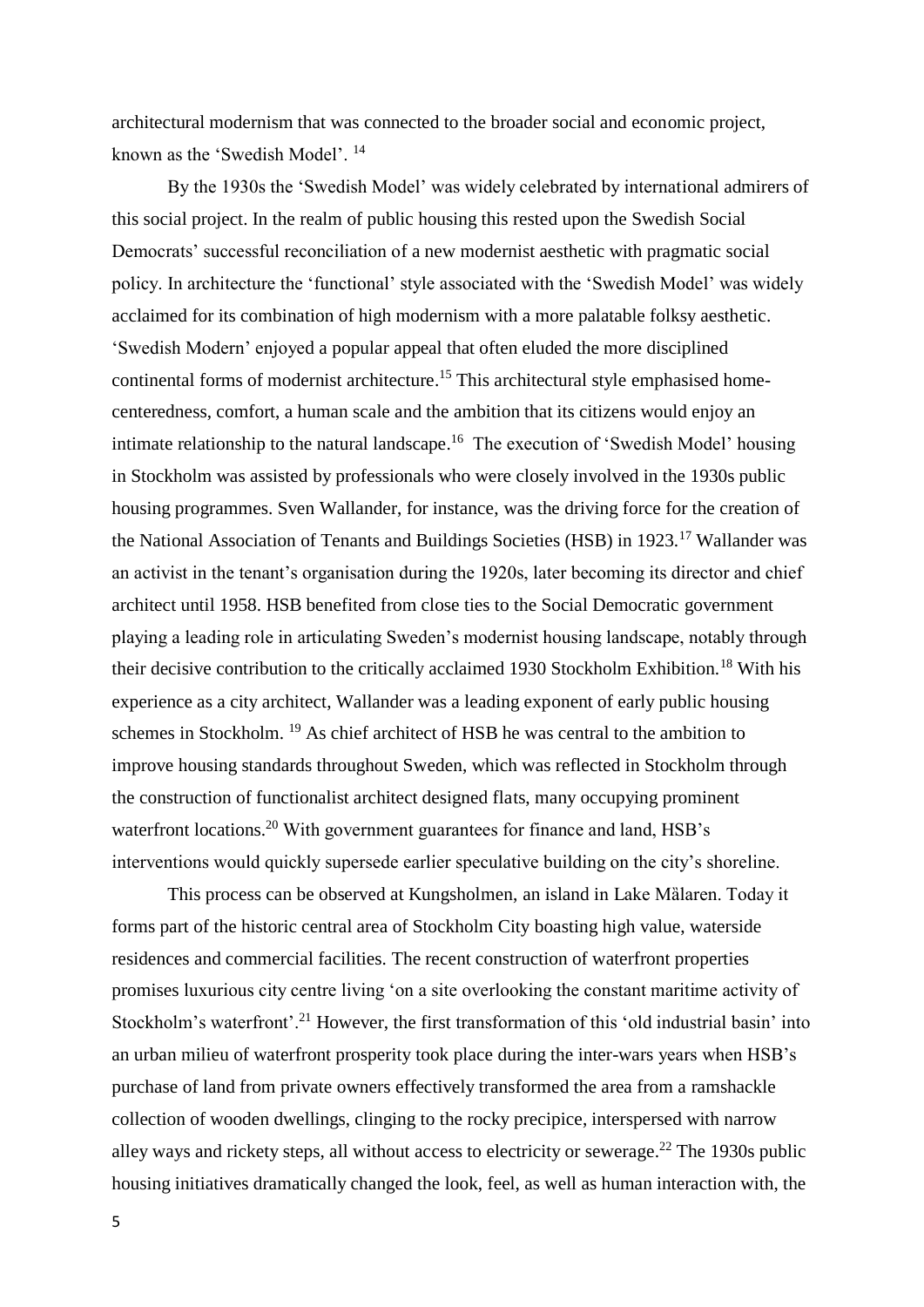city's urban waterfront.<sup>23</sup> As chief architect for HSB, Wallander carried forward his earlier vision of the Stockholm 'Grand Canal' in developing housing for Kungsholmen, which would become one of the city's most prominent functionalist developments. The site featured ten storey apartment blocks on the outer edge of the steep site tapering down to the waterside where moorings for small pleasure boats and yachts replaced the rotting piers of the industrial wharf by the late  $1930s$ <sup>24</sup> This was a clear break with the inherited landscape of haphazard dwellings leading down to the murky water below. In its place Kungsholmen emerged as an idyll of aquatic urban tranquillity. As the connections to the milieu of workers' housing that it replaced were broken, the development at Kungsholmen came to reflect the central ambition of Swedish functionalist architecture to combine modernism with that important marker of Swedish folk identity: the natural landscape.<sup>25</sup>

The marriage of land and water that took off during the 1930s with the construction of many new housing projects close to the waters' edge was as much an urban as a rural process.<sup>26</sup> It built upon a pre-existing appreciation of the city's shoreline by entrepreneurs and city planners. This was heightened during the 1930s with the emergence of an architecture that drew attention to this setting. Many of the new waterfront residences took their cue from Wallander's innovative use of twin aspect balconies, ensuring that the view of the water was more or less uninterrupted regardless of the properties' position. This was complemented by the frequent addition of pleasure wharfs reflecting the growing appeal of sailing and small scale boating. During the inter war years the transformation of Stockholm's modern waterscape was enhanced further by the launch of the 'Vaxholm' passenger ferry service, whose sleek white vessels as well as providing a commuter service, offered local day trippers as well as international visitors tours that for the first time extended the horizons of the city's vast archipelago. Viewed from the water, the modernity of Stockholm's shoreline was irrefutable. As observed by the American banker, inventor and yachtsman Alfred Loomis, who sailed his schooner 'Lucette' from England to the Baltic in 1928, Stockholm had everything that the 'Queen of the Adriatic' lacked: '*In Venice, do you think of clean streets and large green parks? Stockholm has them. In Venice, do you think of bustling white steamers, rushing up and down the limpid canals? Stockholm has bustling white steamers. Above all, doesn't Venice suggest cool crisp nights, which are never totally dark, and fashionable people eating dinner till past midnight on the roofs of skyscrapers? Stockholm has these features*'.<sup>27</sup>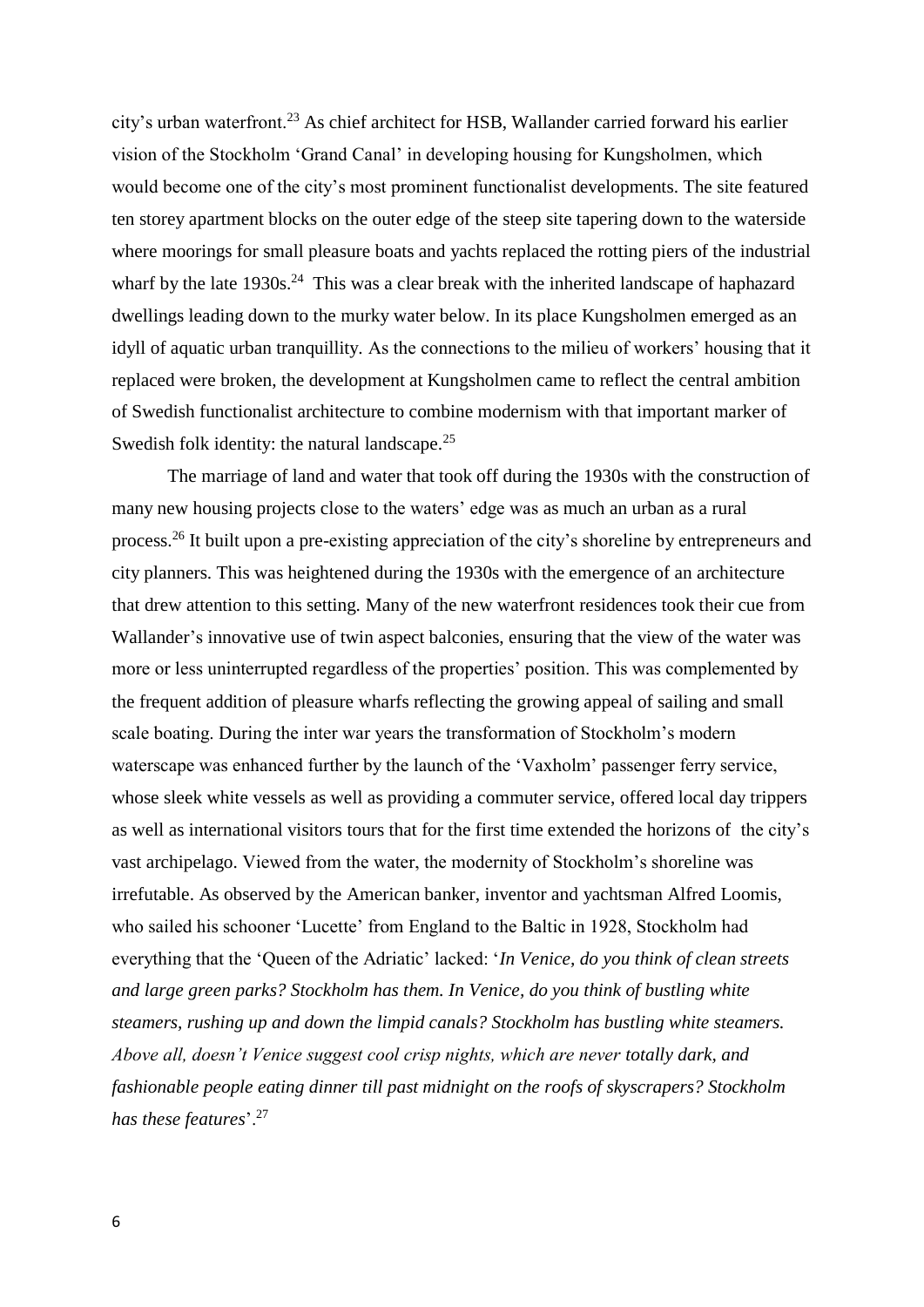Since the building of Brighton Pavilion in the late eighteenth century the beach and waterside have encouraged architectural exuberance. The designers of Victorian commercial buildings similarly responded to the qualities afforded by a waterfront location with panache. Liverpool's Three Graces and Trieste's Piazza Unita D'Italia express the civic and economic confidence of these nineteenth century maritime entrepots. From the late nineteenth century the narrative of Stockholm's waterfront modernisation was distinguished by a more modest emphasis upon vernacular architecture and a symbiotic relationship between land, water and city and this characteristic was largely uninterrupted during the twentieth century. Nevertheless, the growth of population and industry that accompanied modernisation often resulted in people developing an ambiguous relationship to water. In contrast to Stockholm's much admired inner city waterfront landmarks, many of its wharfs and docks of business and industry suffered intermittent decline after the 1960s. The global containerisation of maritime freight brought about a relocation of port facilities away from the historic wharfs and docks to new downstream and coastal facilities. This often led to collateral decline of older waterfront industries. Stockholm was not immune to these processes, and, as the following discussion demonstrates, the development of Hammarby Sjöstad during the second half of the twentieth century presented challenges to, but ultimately reinforced, the historical legacy of a careful management of the urban industrial waterfront consolidated during the 1930s.

Stockholm City announced plans for a bold new waterside settlement to be named Hammarby Sjöstad in 1990. The district lies immediately south of Södermalm, a gentrified, Bohemian, nineteenth century neighbourhood that has achieved international renown as the haunt of Lisbet Salander, the lone wolf protagonist of Stieg Larsson's *Millennium* trilogy. Södermalm's southern border is the Hammarby Lake and canal. Whilst the planning and construction of Hammarby Sjöstad has been extensively profiled, the site's earlier history is less well known.<sup>28</sup> Until the 1990s the harbour was a declining industrial waterside district of warehouses, factories, engineering works and blue collar communities, known locally as 'Gamla Lugnet'. The city's industrial waterfront slipped from public view after the Second World as civic authorities concentrated their attention on the comprehensive re-planning of Stockholm's inner areas. The modernist rebuilding of central Norrmalm was highly controversial and changed the urban landscape dramatically.<sup>29</sup> The emergence at the same time of internationally acclaimed suburbs such as Vällingby, deploying distinctive functionalist architecture, diverted public attention from older and industrial parts of the city. Sweden's industrial harbours perhaps aroused comparatively less attention because of their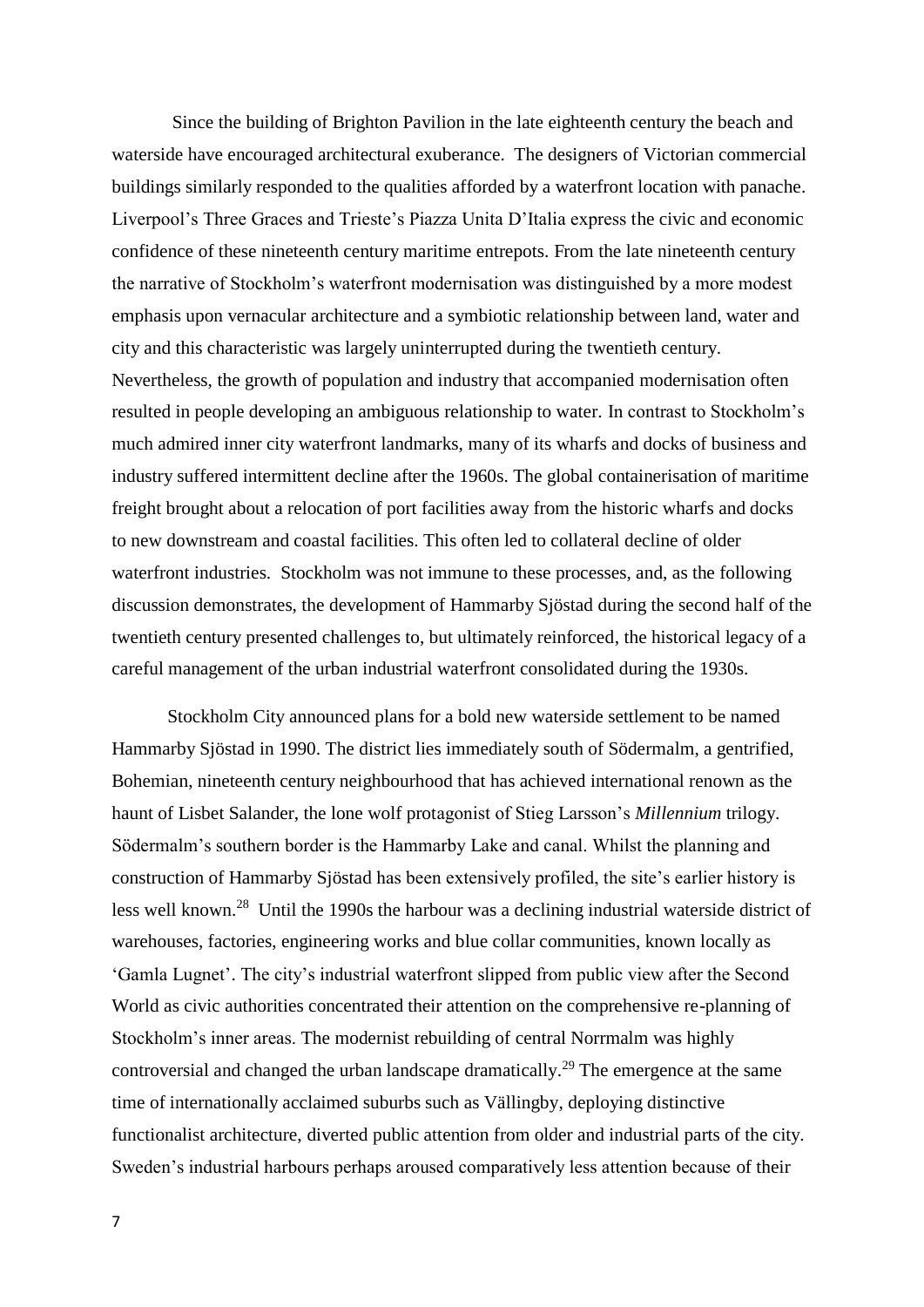moderate experience of deindustrialisation. Industrial harbours in Stockholm did not compare to the vast tracts of decaying space that characterised Lewis Mumford's 'long festering' sites of post-war dereliction in America.<sup>30</sup> Sweden's largest ports, Gothenberg, Malmö and Helsinborg adapted in similar fashion, to what Michael Miller has termed 'quick witted' Antwerp, Rotterdam and Hamburg, to the revolution created by the 'Twenty Foot Equivalent Unit' (TEU) container. London's docklands and other major British ports suffered immense, sometimes terminal decline thanks to the TEU. Sweden's seaports, however, including Stockholm, enjoyed relative prosperity as they relocated facilities to large coastal sites and adapted to the container revolution.<sup>31</sup> Stockholm did not experience deindustrialisation on the same scale as Sweden's shipbuilding centres at Landskrona and Malmö, nevertheless, much of Stockholm's industrial waterfront away from the central areas also became spaces associated with dereliction and decline.<sup>32</sup>

The inner city harbour was an early causality of deindustrialisation across much of the western world. As observed by the American master developer James Rouse, Baltimore inner harbour in the United States had plummeted from a once thriving hub of the Caribbean trade, to neglect and detritus, with rotting piers by the 1950s. It soon became associated with moral decay, a place where most Baltimoreans feared to go.  $33$  With echoes of this experience, by the 1960s Hammarby harbour and the industrial hinterland of Gamla Lugnet were characterised by industrial contamination and alleged lawlessness. <sup>34</sup> The earlier economic growth of Gamla Lugnet, was short lived. Following its construction during the early twentieth century several industries, including General Motors, whose factory produced its first Chevrolet there in 1928, clustered around the area. The depression hit these and other industries hard, and whilst production resumed after the war, the harbour never expanded as anticipated, and faced competition from larger sites. Thereafter the area developed an ad hoc industrial landscape, where railways criss-crossed to access the wharf, but many structures remained under used and incomplete. A significant proportion of the land belonged to the municipality, but the southern part of the site, Sickla Udde, (Sickla Wharf) was privately owned by the railway company Salstsjöbanan AB, part of the Wallenberg business empire.<sup>35</sup> With Stockholm city authorities preoccupied with central area re-planning, there was negligible official interest in languishing docklands and their industrial hinterlands. Six kilometres south of the city centre Hammarby waterfront was beyond the gaze of most city dwellers. Not only was the district out of sight for most of Stockholm it was also partly outside the boundary of the Swedish capital and was not fully incorporated until 2007. This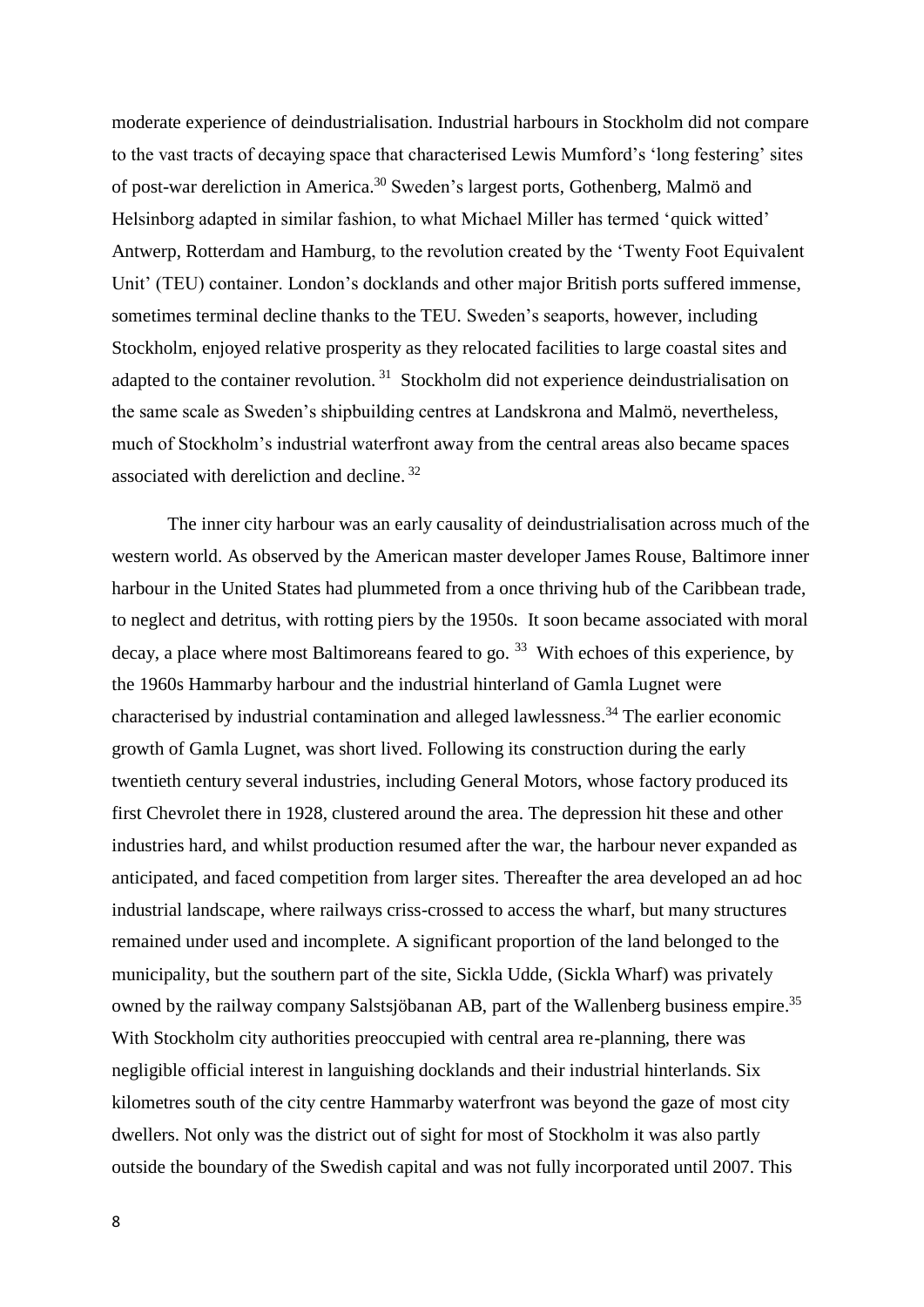ambiguity resulted in the failure to develop plans for the area that consisted of abandoned wharfs, heavy engineering factories and a major disused complex of rail sidings. Much of the site had been reclaimed from the archipelago which presented major civil engineering difficulties; future development would have to contend with unstable subterranean mud as a foundation for waterfront construction. 36

Whilst it slipped from the public gaze during the 1950s, the southern Hammarby Harbour was never completely abandoned. Between discarded staithes and railway lines smaller mechanical and engineering workshops began to be established. These were opened by workers, predominantly men, who came from all over the country, but many had left Stockholm's central industrial areas, swept aside by the large post-war re-planning and urban modernisation programmes. They remembered 'Gamla Lugnet' as a refuge for the city's itinerant working class where they quickly constructed a landscape of speculatively built sheds and shack like dwellings. Many were welders, car breakers and scrap yard merchants. The area was also rumoured to host a number of small time crooks, whose activities ranged from petty crime to drug trafficking. In contrast to a familiar caricature of chaos and lawlessness, noticeable attempts were made to domesticate this unloved low value land: some men kept chickens, others grew sunflowers in the scrubby land between rusting car wrecks. With no official plan, land was rented casually or squatted. At the same time the water became a site of refuse for industries across the city helping to fill the southern harbour with noxious waste. By the 1960s, the polluted water and surrounding shanty town of workshops and living quarters helped Gamla Lugnet to acquire the reputation as Stockholm's only remaining slum.<sup>37</sup>

During the 1980s local and oral historians became interested in the area and moderated its negative caricature by emphasising the site's function as a *lieu de memoire* for industrial heritage, heightened at a time when rationalisation and modernisation had dismantled these areas with ruthless efficiency. Interviews with residents (numbering around 400 in the 1980s) revealed how moving to the area was a relief after the growing difficulties of undertaking manual work in the city centre, where unappreciative neighbours in shiny new apartments habitually complained to the authorities about the noise and smell of labour. In Hammarby harbour they were able to operate without hindrance in their workshops constructed on the periphery of larger sites occupied by companies whose anticipated expansion had been inhibited by the area's poor infrastructure. Knut Hjulström and his brother, who came to Stockholm from the northern industrial town of Kiruna after the Second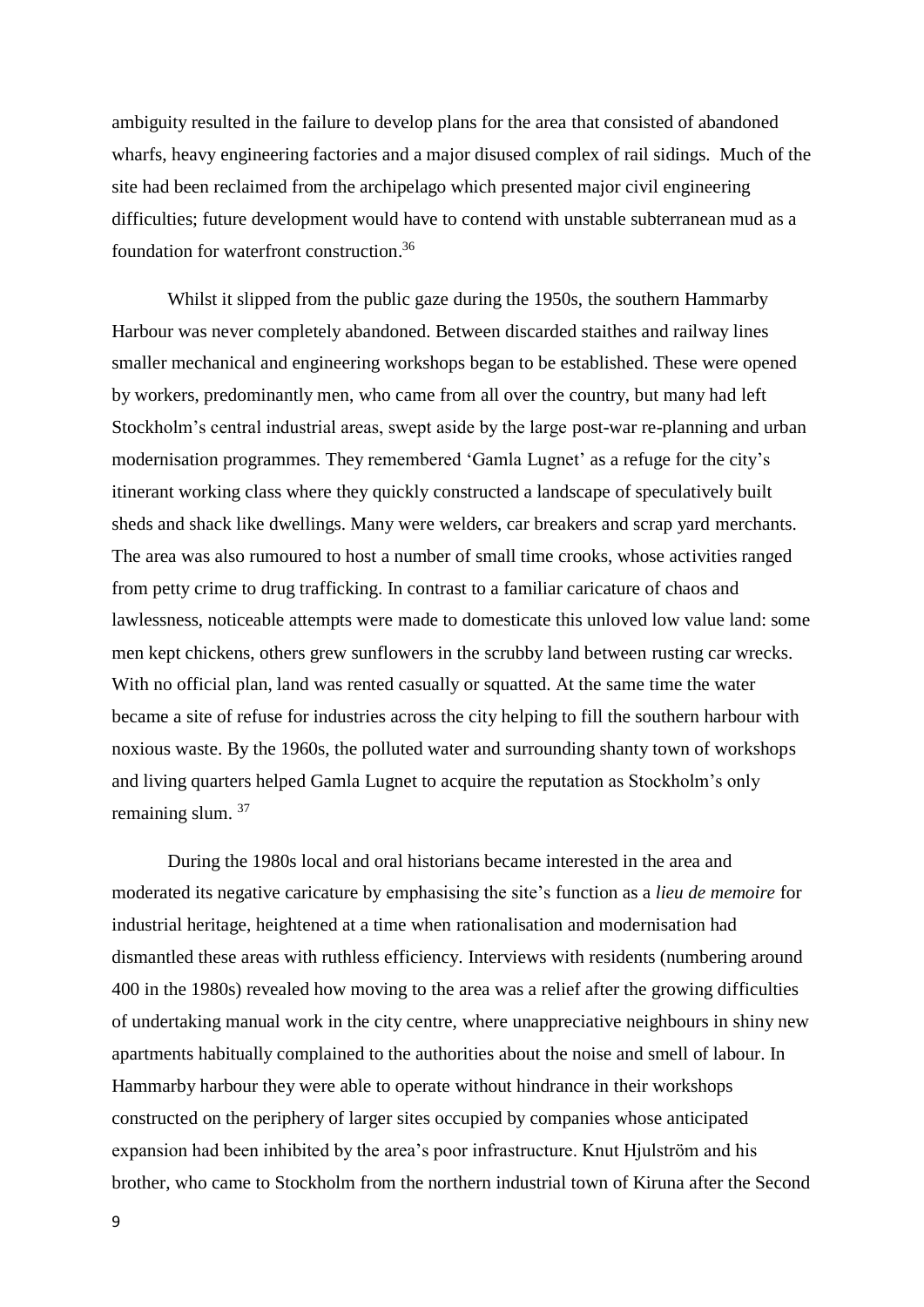World War, started a small mechanical workshop in Lugnet which they ran for more than thirty years. For them this was a valuable and rewarding workplace. Despite its dubious reputation they were at ease in the social ambiance of unplanned and haphazard buildings that compared favourably to the anomie of the sanitized inner city. As another resident reflected, 'the city is dead now. A city should crawl with people. But in town you just see drug addicts and the occasional frightened cinema goer'.<sup>38</sup>

Gamla Lugnet offered space as well as sanctuary, evoking older ways of working and living by water that helped its inhabitants to negotiate the challenges of rapid urban and industrial change. Many residents survived on boat repair work and a number kept small pleasure boats in the old wharf. These activities connected them to a longer tradition of waterside sociability whilst occasional boat repair work on the city's public ferry service connected the residents of Gamla Lugnet to the city's blossoming culture of aquatic transport and pleasure. But in the main this community was hidden from view and forgotten by city planners whilst they worked amidst the industrial waste and ramshackle boat yards, without the worry of prying eyes, fussy neighbours or the scrutiny of public health officials.<sup>39</sup> This short-lived reoccupation of 'Gamla Lugnet' diverges from the common characterisation of such spaces as blighted by emptiness, abandon and moral decay and speaks to the contested historical experience of smaller communities that existed in the striated spaces provide by abandoned waterfront districts.<sup>40</sup> The Uruguayan novelist Juan Carlos Onetti's major work *The Shipyard* memorably evoked the sense and feel of a similar marginal community eking a living out of the rusting remains of a Rio de la Plata industrial site.<sup>41</sup>

 In 'Stockholm's Bronx' the chaos of scrap yards, flashing torches from small welding shops, and industrial waste occasionally roused the attention of city authorities. In 1962, the National Council for Natural Beauty invited a celebrated botanist to survey the southern part of the site. Professor Karl Malmstron concluded that its environmental significance and proximity to a nearby nature reserve, into which the industrial community were now making inroads, be protected from further 'industrial exploitation' as a matter of urgency.<sup>42</sup> By 1970, the city planning authority noted that Malmström's warnings had gone unheeded with the nature reserve littered with burnt out vehicles and other industrial detritus. Whilst private owners Saltsjöbanan AB tried repeatedly to mobilise support for a comprehensive industrial plan, with office blocks and bespoke 'industrial hotels', the city authority continued to stall, advising that further structural and environmental investigation would need to be undertaken before such plans could be realised. $43$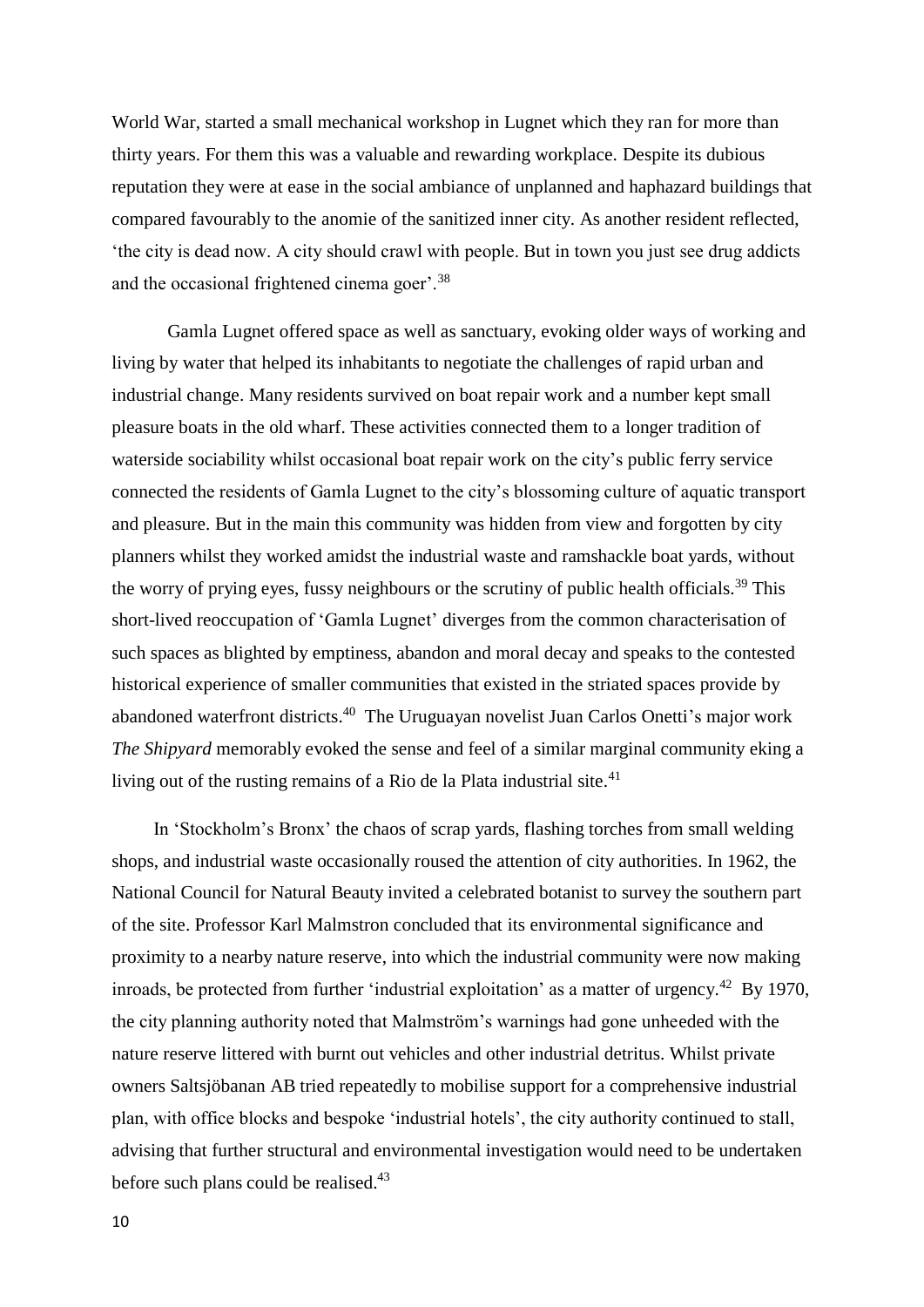Gamla Lugnet and nearby Sickla Warf escaped the broader elimination of similar, scruffy, informal industrial backwaters, remaining a peculiarity in the context of twentieth century greater Stockholm's sanitised urban environment. Despite the efforts of local historians who expressed an early and insightful understanding of the cultural value of such spaces its reputation had descended further by the end of the 1980s in the face of growing media fuelled anxiety about crime.<sup>44</sup> Some in authority may have feared the emergence of a Swedish hippy area similar to Copenhagen's notorious Kristiania waterfront community, which was afflicted by escalating conflicts between warring motorcycle and drug dealing gangs during the 1980s. Closer to home the memory of 'Mullvaden', in nearby Södermalm, cleared of squatters by riot police in the mid-1970s, was perhaps also a reminder to those in authority that countercultural communities could disrupt Stockholm's outward public image of refined modernity.<sup>45</sup>

Gamla Lugnet presented a new type of challenge to Stockholm planners and architects; much of the redevelopment of central Stockholm's waterfront during the early twentieth century was a process of transforming small industrial areas into architectural edifices that sat comfortably within the city's older and elegant waterfront buildings. The site was certainly far removed from the genteel waterfront where fashionable people could be observed enjoying dinners during endless nights whilst elegant steamers passed through its well-scrubbed harbours. Perhaps surprisingly, given its insalubrious reputation, private landowners continued to nourish hopes of attracting new tenants whilst larger industries had almost completely abandoned the area by the 1980s. This helped to ensure that the land was never completely discarded, allowing its loose community of workers to continue their livelihood somewhat unnoticed until the 1990s. Overall, these residents found their landlords to be amenable, low rents were available and there was little opposition to the speculatively built extensions and temporary residences that often ensued. The survival of a peculiar industrial milieu reliant on low land values, arguably foreshadowed shifting attitudes by the end of the decade. In many large cities during the 1980s young artists and media workers established studios and workshops in these marginal spaces, redefining dilapidation and dereliction to cool and edgy. The arrival of a number of smaller media and communications businesses that rented premises on the site reflected this trend.<sup>46</sup> Amongst these new tenants were young residents of nearby and rapidly gentrifying Södermalm, who were drawn to 'Gamla Lugnet' by its plentiful supply of cheap property and rustic industrial atmosphere.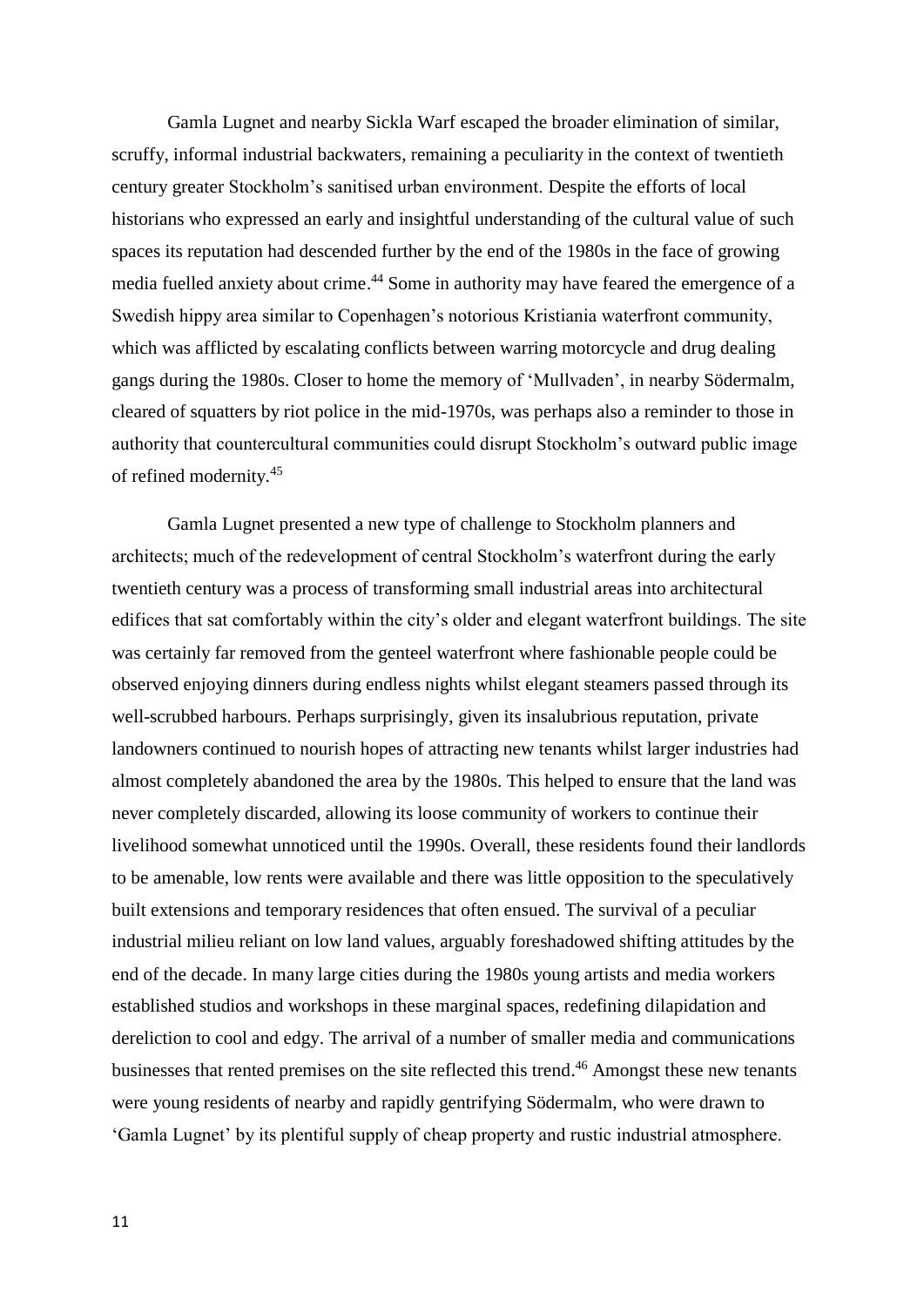These new tenants were naturally welcomed by the private landowners who responded by quickly expanding office facilities on the site.<sup>47</sup>

## **Hammarby Sjöstad: continuity and change in Stockholm's waterfront development**

By the 1990s Stockholm city authority's long running disregard for its southern harbour area ended abruptly. As part of the city's (failed) bid to host the 2004 Olympics, a new plan for the site was mobilised. The boundaries for southern Stockholm were redrawn and thereafter the site became part of the inner city, extending Stockholm's historic border beyond the southern perimeter of the Hammarby lake and canal. In contrast to the longstanding neglect of this derelict site, the plan for redevelopment was audacious and large scale, involving the mixed use of over 200 hectares of waterside land to develop over 10,000 apartments, and several hundred thousand square metres of commercial space as well as public amenities. <sup>48</sup> The site was to be linked to the city via a tram and bus system, as well as by boat to the northern harbour area and Södermalm.<sup>49</sup> An invisible space for much of the twentieth century was quickly rebranded as a natural extension of nearby Södermalm. 50

Alongside its physical transformation, the development of Hammarby Sjöstad reflected a new departure for city-planning in Sweden. After legislative reforms in the mid-1980s the arrangements for city planning were decentralised in the hope of stimulating new non-governmental actors, especially property developers, to play a part in this process.<sup>51</sup> This was mirrored in Stockholm city's departure from the earlier orthodoxy of integrated and centrally controlled planning that was intended to encourage the development of large scale competitive tenders linked to major events or festivals with global reach**.** This shift evolved against widespread concern about rising unemployment and deindustrialisation in the country's port cities.<sup>52</sup> The plan for the Olympic village was underscored by an ambition to militate against deindustrialisation by encouraging small enterprises from the media and communications sectors to locate in such areas. <sup>53</sup> The deregulation of Stockholm's historically stringent control of city housing development quickly elicited comparison with the international context of waterfront redevelopment; a number of commentators described the Hammarby Sjöstad as Sweden's 'Docklands'. This had parallels in a visual transformation of the country's other port cities, including Gothenburg and Malmö, where 'dirty industrial harbours' were quickly being revamped through the construction of residential amenities and marinas boasting 'the latest architecture'.<sup>54</sup> The international style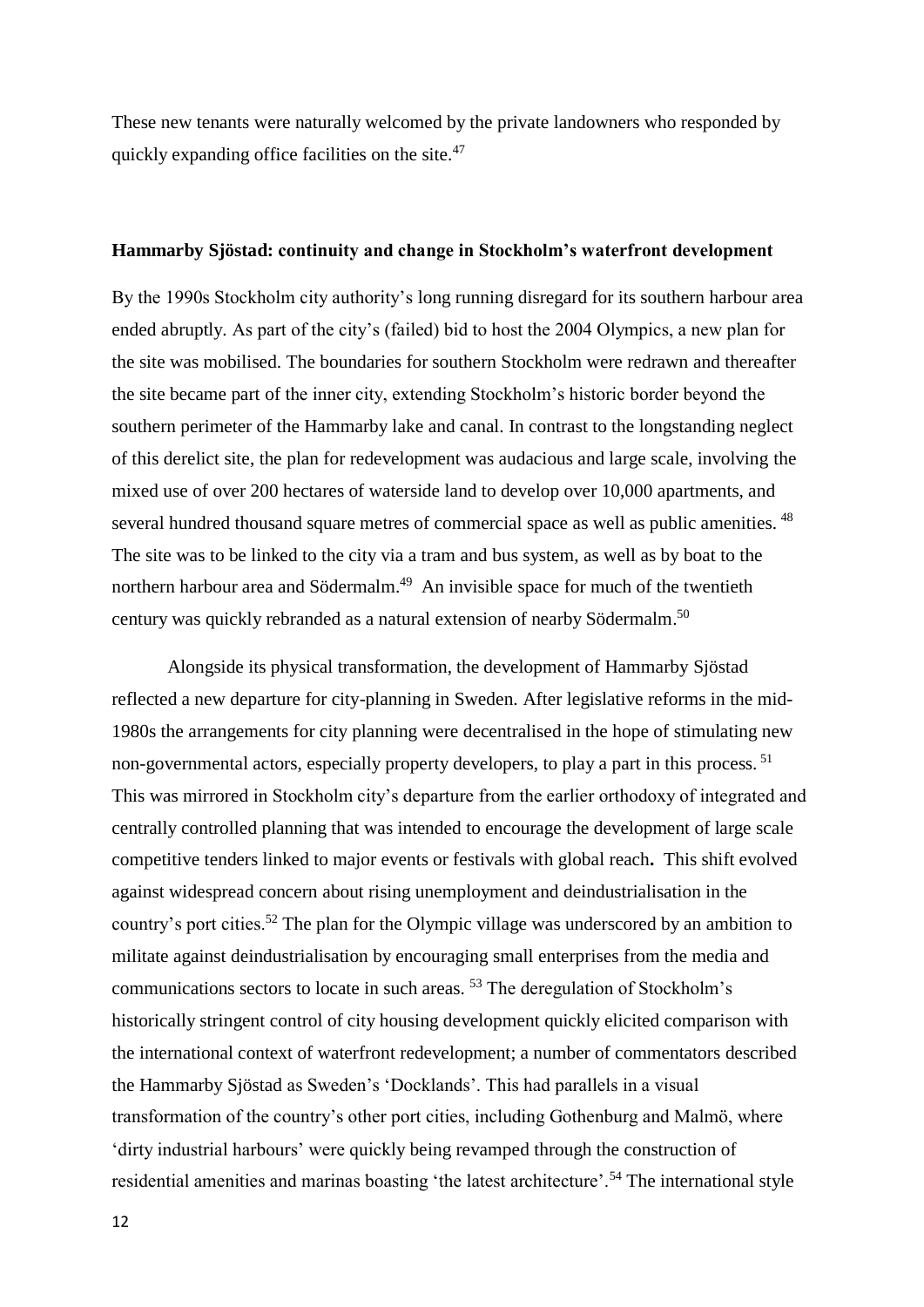of a new way of living by the water offered the development the supposedly global panacea to ailing waterfront spaces.<sup>55</sup>

Despite a rhetorical break with centralised approaches to planning, the business model for the development at Hammarby Sjöstad was less obviously deregulated. This was not unique to Stockholm, or Sweden, rather reflected a broader tendency of urban regeneration initiatives after 1980 to operate with a veneer of private capital and a thinly veiled reliance on the public purse.<sup>56</sup> Capital investment for the Hammarby project was largely drawn from the Stockholm City Planning Department and Jahn Inge Hagström, its chief planner and architect, keenly asserted that it was no replica of the waterfront urban entrepreneurialism observed elsewhere. Moreover, a large proportion of the new houses were developed by HSB the cornerstone of Swedish state planned housing from the 1930s. In contrast to London Docklands, the central idea at Hammarby Sjöstad was in fact to stymie, 'the ongoing and spontaneous transformation of the old harbour area to an area for speculatively driven office blocks'. This trend would be checked in order to enable a new plan that would 'show the unique possibility to shape the expansion of the central inner city with a waterfront vista'.<sup>57</sup> The self-conscious and decisive approach to planning by water was intended to distinguish Hammarby from the 'the market liberal and *ad hoc* planning in London' by connecting to Stockholm's longer legacy of vernacular waterfront residences. The desire to assert a clear distance from the growing global phenomenon of planless waterfront spaces: 'edge cities, chaos and no places' was in keeping with Hagström's own background as public planner. The professional advocacy for the added value and continued relevance of integrated planning was perhaps to be expected at a time of uncertainty over the future of this approach. At the same time Hagström acknowledged that architects as well as developers and builders were now enjoying unprecedented freedoms. Whilst emphasising the need for robust planning, he celebrated the opportunities presented by the new landscape of decentralisation. This was the moment when the older cultural legacy of amenable waterfront living in cities could be given new life.<sup>58</sup> Hagström's appeal to vernacular history conveniently overlooked the community's immediate past as an invisible, planless, itinerant and arguably chaotic waterfront space. Instead it provided a connection to the early twentieth century approach to waterfront development that recalled a time during the inter-war years when Stockholm was admired as Europe's 'Venice of the North'. Despite shifts in architectural style Hagström's vision arguably had much in common with of Wallander's inter war planning philosophy that sought to open up new ways of life and leisure by the waterfront.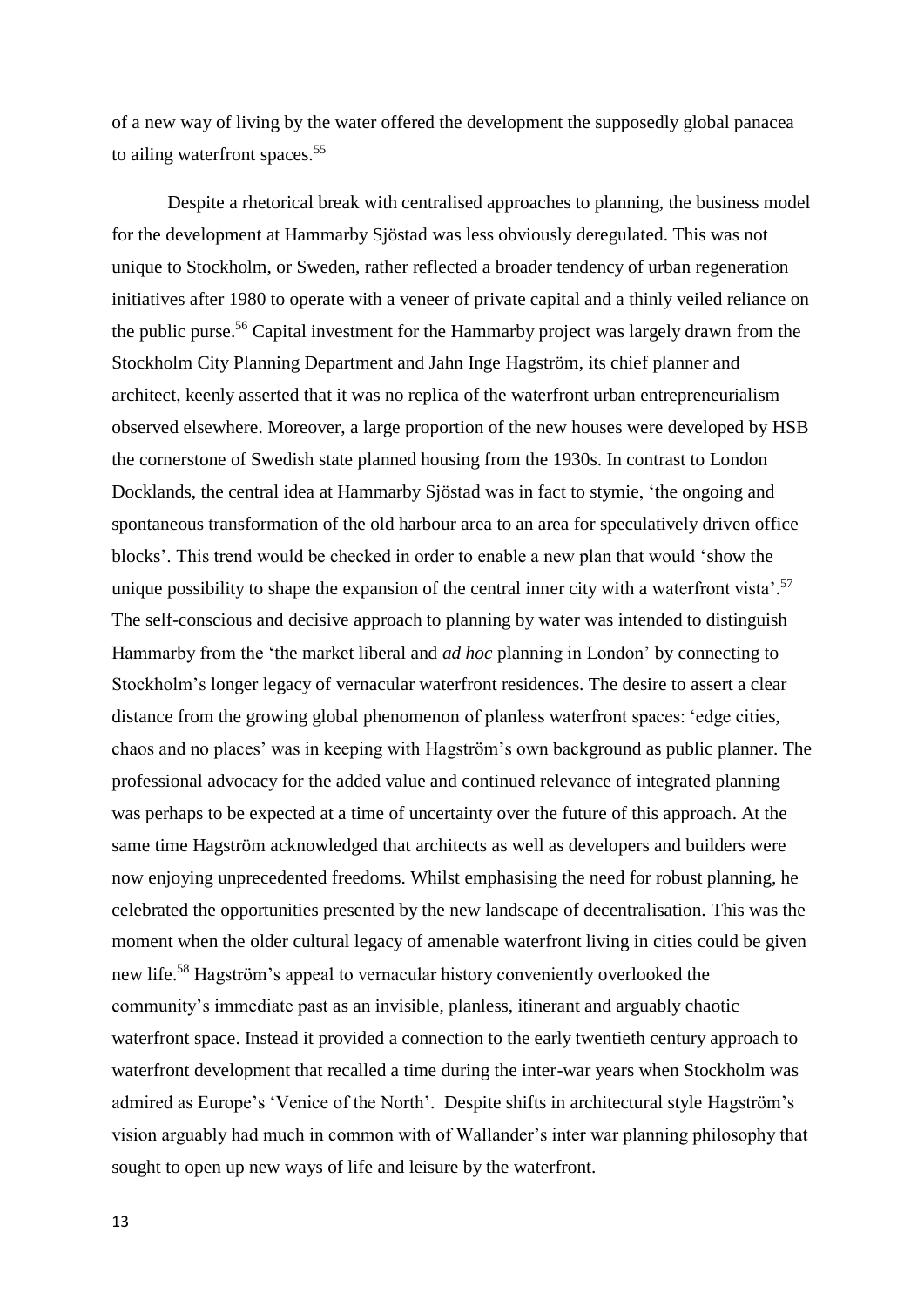The tenacity of an architectural culture that privileged water arguably allowed the plan for the development of the southern Hammarby harbour to be celebrated as a local triumph over an international context in which speculatively driven and haphazard and postindustrial developments appeared to be ascendant. City architect and planner Alexander Wolodarski also affirmed that Stockholm's engagement with water was no postmodern whim and in fact stretched back into the nineteenth century. <sup>59</sup> Drawing upon his experience as a Polish émigré and external observer of Stockholm's twentieth century development he noted that in contrast to continental cities, where the nineteenth century search for space and openness gave rise to the emergence of central public areas, in Stockholm this quest for civic space drew architects and builders towards the water. Thus the waterside was Sweden's equivalent of the continental piazza, which had long continued to attract, as he expressed it, 'quality architecture and prestige projects'.<sup>60</sup>

Whilst the transformation of Hammarby harbour, from shabby industrial to desirable residential may have been less dependent upon an the postmodern turn to waterfront regeneration than elsewhere, it nonetheless reflected clear changes in city centre living amongst Stockholm's inhabitants from the 1980s. <sup>61</sup> By the beginning of the 1990s Stockholm city centre was no longer the barren empty space lacking human activity recalled by the residents of 'Gamla Lugnet' a few years before. During the 1980s waterfronts across the city were being redeveloped thanks to the increase of migration from the surrounding suburbs and new towns. This represented a reversal of the earlier suburbanisation, known in the 1970s as the 'big green wave'.<sup>62</sup> Architects confessed to being caught off guard in the face of what was described as a dramatic return to the city by the 1990s. However, new residents were soon praised for their tenacious contribution to the gentrification of parts of the city untouched by modern re-planning, including the bohemian southern areas. This was celebrated by architects who had long complained about the lack of opportunities to develop residential housing projects within the city. 63

Visitors to Hammarby Sjöstad today continue to be struck by the distinctive aesthetic, architectural and social engagement with water.<sup>64</sup> The visual feel of the development bear out Hagström's ambition to showcase the unique architectural possibilities of a waterfront vista. This can be seen in the labyrinth of small aquatic channels, pools and streams that run through the settlement, as well as in the glass fronted, white rendered lakeshore apartment blocks. It has attracted affluent residents, some returning from the outlying suburbs and young professionals embarking upon a venture of chic, urban living. It presents an alternative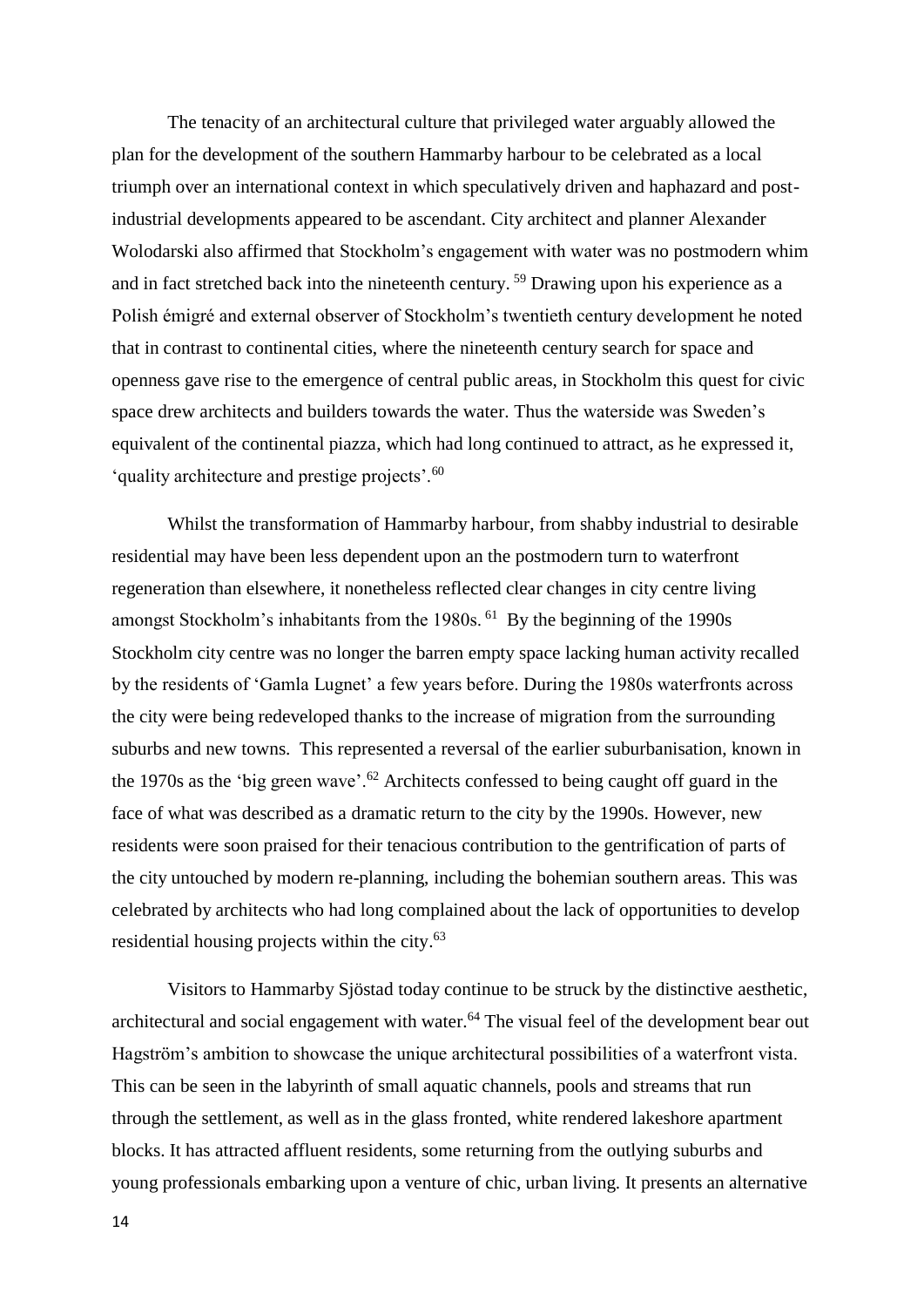to the lively bustle of nearby Södermalm, or the grand elegance of the northern and eastern residential areas. It offers a dramatically different environment to the traditional cityscape and has become a strong draw for aspirational middle classes keen to signify their success.<sup>65</sup> The commitment to environmental sustainability has made this development a magnet for environmental think tanks and academic commentators. GlashusEtt (Glas House One), the glass block housing the local interpretation centre, prominently displays photographs of visiting dignitaries. These reflect the strong global appeal of the area's ecological credentials. In 2007, British prime-minister in waiting Gordon Brown announced that 'Sweden's largest eco town' was to be the blue-print for his own urban eco scheme. The acclaimed British urbanist and planner Peter Hall praised it as an example to British policy makers and developers.<sup>66</sup>

Many residences face towards the water and their glazed character gives full benefit to this aspect. It is a highly visible twenty first century landscape. Its architecture has the feel of both exclusivity and public space reflecting residents that are happy to receive the tourist gaze, in recognition of their status and success. No doubt the cocktail drinkers on the Kungsholmen rooftops in 1928 basked in the admiring glances of onlookers such as Alfred Loomis and today's 'Lake City' residents present a spectacle of Yoga exercising on the waterside lawns and other outdoor activities during the day and chic dining in the evening, behind their large glazed walls, unabashed by the gaze of the numerous passing visitors. The history and cultural heritage of the site as a contested industrial wrecking yard for itinerant builders and mechanics, and as a liminal space for petty criminals and city misfits, has been all but completely erased. <sup>67</sup> This erasure of the past sets Hammarby Sjöstad apart from other waterside developments of the late twentieth century. Viewed from a distance the glazed facades reflecting ever-changing, shimmering, crystalline water appears similar to other schemes, yet another statement of late capitalism's exuberance. Closer inspection reveals notable differences: there are no 'found objects' such as old refurbished cranes and capstans, no spruced up original wharf side buildings, and the 'bricolage' of post-modernist historicist playfulness is lacking. Instead there are gestures to Swedish vernacular modernism with tasteful insertions of wooden elements, some in primary colours which connect to the style that Ralph Erskine pioneered throughout Sweden during the 1940 and 50s. <sup>68</sup>

Hammarby Sjöstad combined such historical continuities with an aesthetic that signalled a place of new beginnings. This was reflected in its marina style architecture, its ecological ambitions as well as its triumph over a vanquished Olympic bid, and also given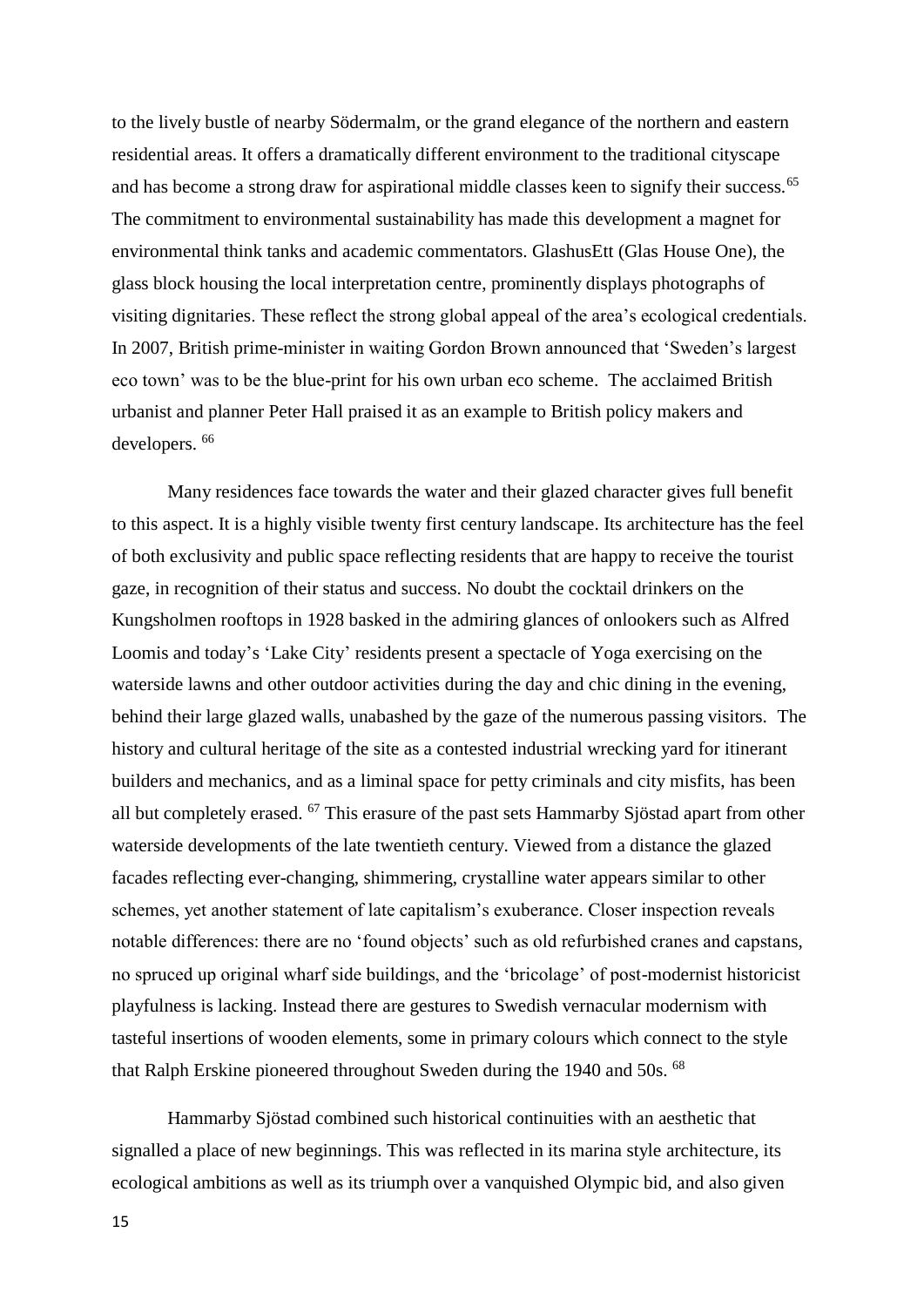expression through interior architecture. Many apartments were constructed with an open plan layout. Those facing the water boasted generous living spaces with glazed doors opening out onto capacious balconies. The kitchen, and especially stove or cooking point, were often a central feature, allowing residents to congregate in one multi-functional area. The open plan solution has a long history in western Europe, but after the 1980s it became a common feature of interior architecture in Sweden inspired by the success of the American concept of 'loft living' as marketing tool for new urban developments. This influence was observed in the promotional materials for a number of Swedish housing expositions, often located on former industrial harbour areas, such as H99 on the dockyard area of Helsingborg, as well as the Bo01 exhibition in the Western Harbour area at Malmö. 69 In Stockholm the launch of Hammarby Sjöstad in 2002 coincided with the BoStad02 exposition. In these sites derelict waterfront areas were dramatically transformed by the arrival of the gleaming show homes and apartments, many boasting large open plan living facilities, high ceilings and balconies with commanding sea views. Visitors thronged to the expositions and were able to enter the homes, all tastefully furnished in minimalist style, to experience, feel and imagine what life might be like to live in such spaces. These new waterfront residences, with their flexible internal living space combined with dramatic aquatic vistas spoke to a turn of the century atmosphere of new beginnings and multiple possibilities. <sup>70</sup>

But they could sometimes evoke older, conflicting responses. The draw towards water, to the natural horizon with its promise of new life, confronted the domestic space with its central cooking facility that drew the gaze inwards and referenced an earlier rural existence where the kitchen was the central meeting point. The tension between the two spheres was nonetheless reconciled in the development of Hammarby Sjöstad, by an emphasis, expressed through marketing, architectural brochures and the literature associated with the preview show homes, upon the intrinsically Swedish values of the housing form, and especially its aquatic setting. This supposedly helped residents to enjoy the conflicting aesthetic draw inwards to the heart of the home and outwards to the open water, by tapping the vein of Swedish romantic nationalism and 'folk identity'.<sup>71</sup> This was not a new strategy; the consolidation of 'Swedish modern' from the 1920s, as both the architecture of the welfare state at home, as well as an international design and planning export, has been attributed to the intervention of the exhibition curators, who successfully connected new architectural forms, such as functionalism, to the older vernacular architecture and domestic interiors of Swedish provincial towns. **<sup>72</sup>**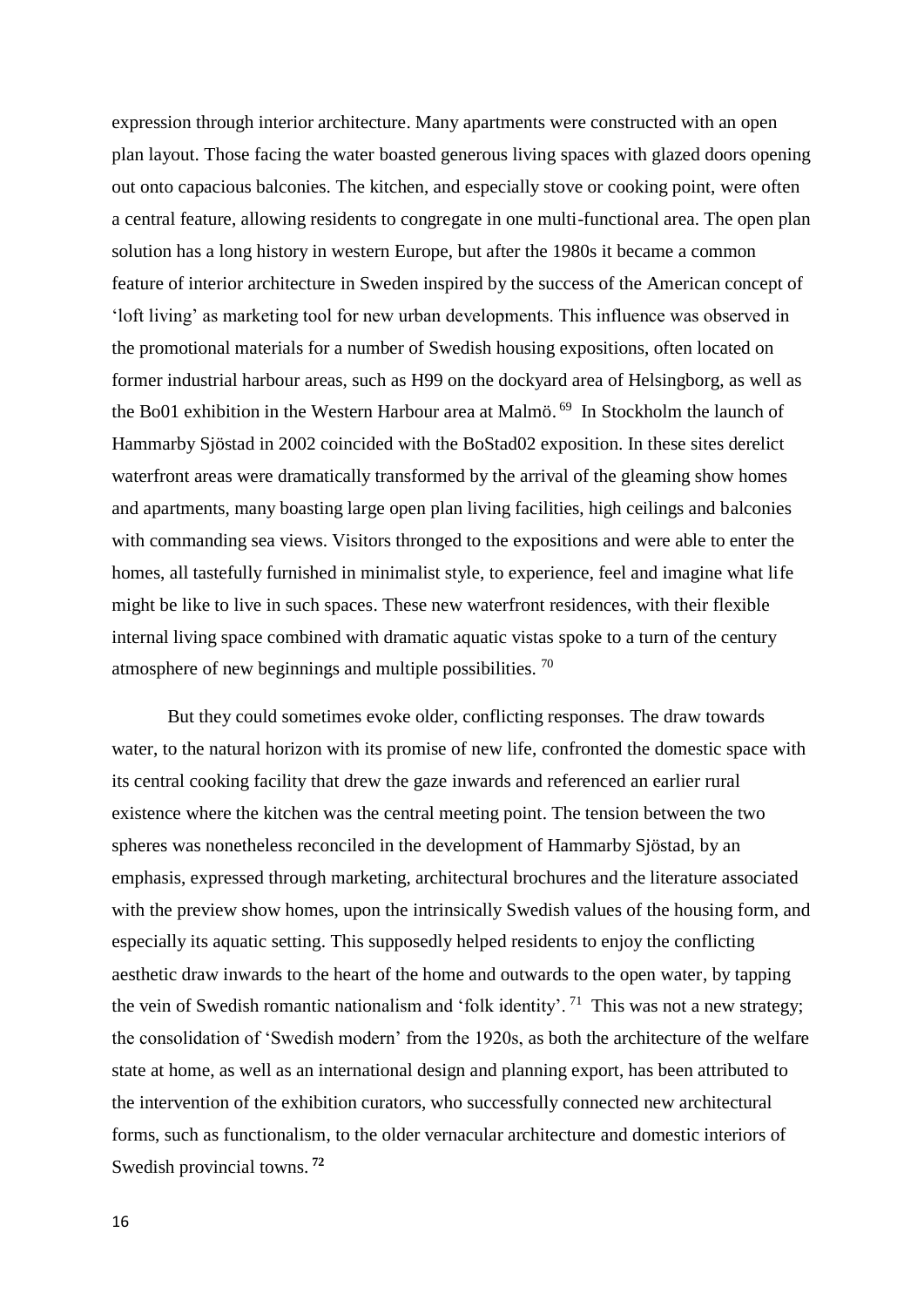Whilst this approach may have helped the architects of Hammarby Sjöstad to distinguish the development from the post-industrial 'chaos' of waterfront developments elsewhere, faults in the superlative veneer emerged quickly. Gordon Brown's public admiration was soon undermined by dismissive UK design reports revealing that a flaw in the construction process was 'a ticking time bomb'. <sup>73</sup> One of the world's most admired urban settlements was allegedly facing a multimillion pound repair due to damp rotting the timbers of many houses. Meanwhile international planning figures, including Peter Hall, began to temper their earlier enthusiasm: a later visit to the development had left Hall with the impression that this was little more than a 'middle-class ghetto', mirroring growing ethnic and social segregation in Swedish cities. The poor and ethnic minorities had been priced out of the area and forced to occupy the 1960s system built estates, places he claimed were 'hated from the beginning', where nobody chose to live.<sup>74</sup> Equally, the relationship of this bold new waterfront project to the site's industrial heritage, including the community in 'Gamla Lugnet' was ambiguous. The exhibitions that launched these housing projects were above all powerful tools in the public forgetting of the area's former industrial heritage. As Hammarby Sjöstad was planned and erected the itinerant community of workers that had lived there since the 1950s disappeared without any noticeable protest or public opposition.

This article demonstrates how the redefinition of the industrial waterfront in Stockholm as social space with leisure and residential functions was well underway by the 1930s. This was driven forward initially by business leaders and architects who wished to exploit the city's natural topography even where industry prevailed. It was assisted further by the implementation of social housing policies during the inter-war years that extended the transformation of the industrial waterfront as a social and civic space. With these came an emphasis upon human engagement with water reflected through planning for pleasure wharfs and marinas to accompany new modernist housing situated on the waterfront. This was interrupted by the mid-century re-planning of the city that focussed civic attention upon central areas. The redevelopment of the Hammarby harbour in the late twentieth century was cast as a 'flagship' development that resonated with the international paradigm of waterfront redevelopment. But this overlooked its immediate pre-existence as 'Gamla Lugnet' where an itinerant community of workers had eked out an existence that signalled a long overlooked engagement with the industrial waterfront by marginal communities in the post-war era. These barren spaces could sometimes conceal poignant stories of human interaction. The physical attrition of industrial waterfronts was more often than not a dehumanising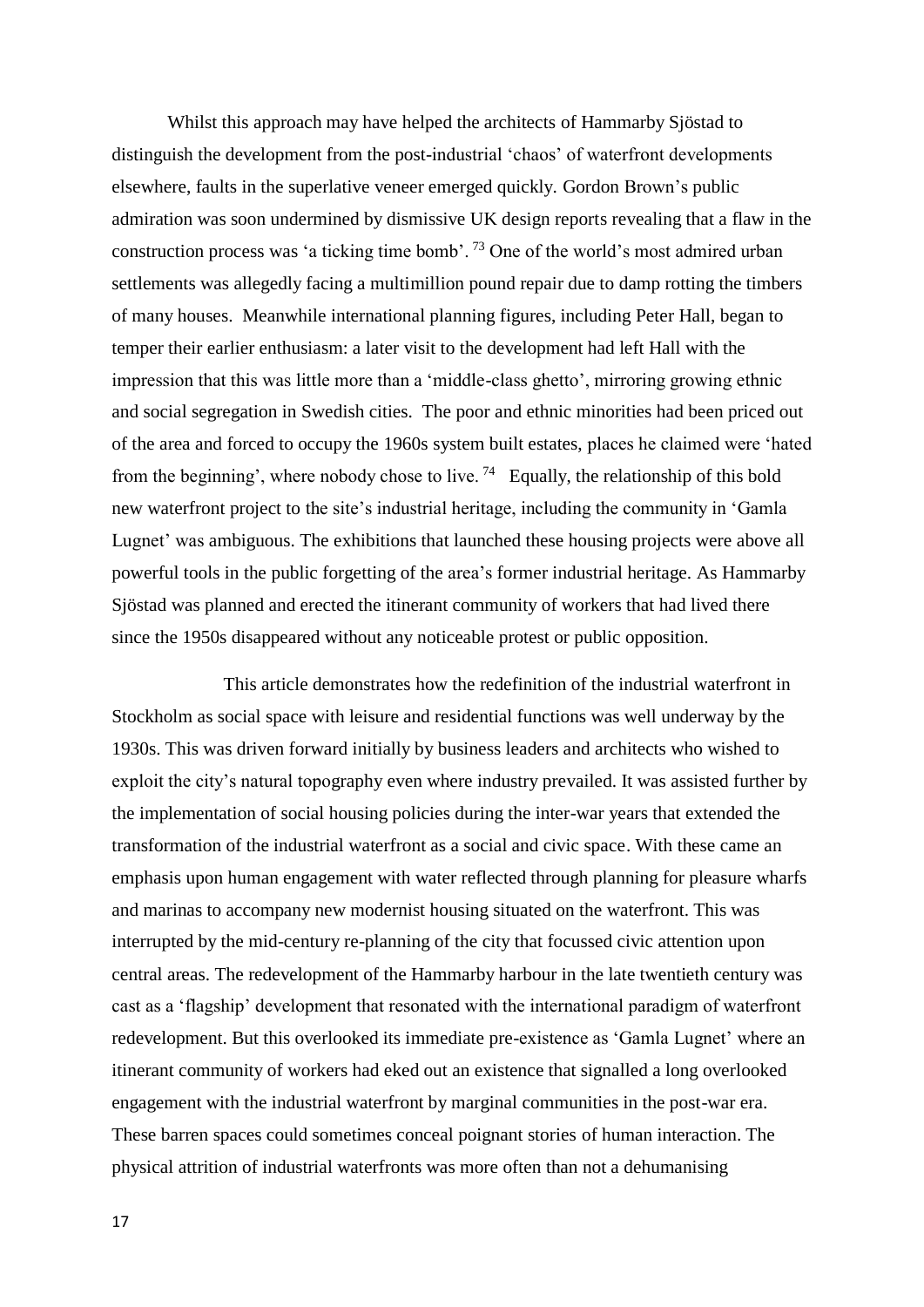experience, but visual emptiness could disguise a more nuanced experience.<sup>75</sup> When Hammarby harbour was re- visited in the later twentieth century, its industrial heritage was overshadowed by advocacy of earlier and more genteel ways of living by Stockholm's waterfront. Local architects distanced Hammarby Sjöstad from global examples of postmodern waterfront redevelopment by emphasising national tropes of vernacular aquatic settlement. This emphasised the new development as historically and nationally legitimate, which allowed the area's pre-existence as industrial wrecking yard to be easily disregarded.

Highlighting the failures, as well as successes of waterfront redevelopment, is part of this article's broader ambition to provide a challenge to the view of recent waterfront development as being exclusively an epiphenomena of late capitalism. Whilst the property developer's discovery of the new 'philosopher's stone', where fortunes often could be realised by converting derelict industrial land into commercial and residential, carries much explanatory weight, the case of Stockholm demonstrates that the recent waterfront building boom drew inspiration and often followed closely the substance and the style of earlier developments. Most of these precedents were the product of Keynesian planning rather than *ad hoc* neoliberal capitalism. The recent history of Hammarby Sjöstad reflects the ongoing challenges for society in reclaiming contaminated industrial land for residential and commercial reoccupation. Unravelling the complexities of this process allows us to connect the theme of waterfront redevelopment to the longer and broader concerns of twentieth century urban history.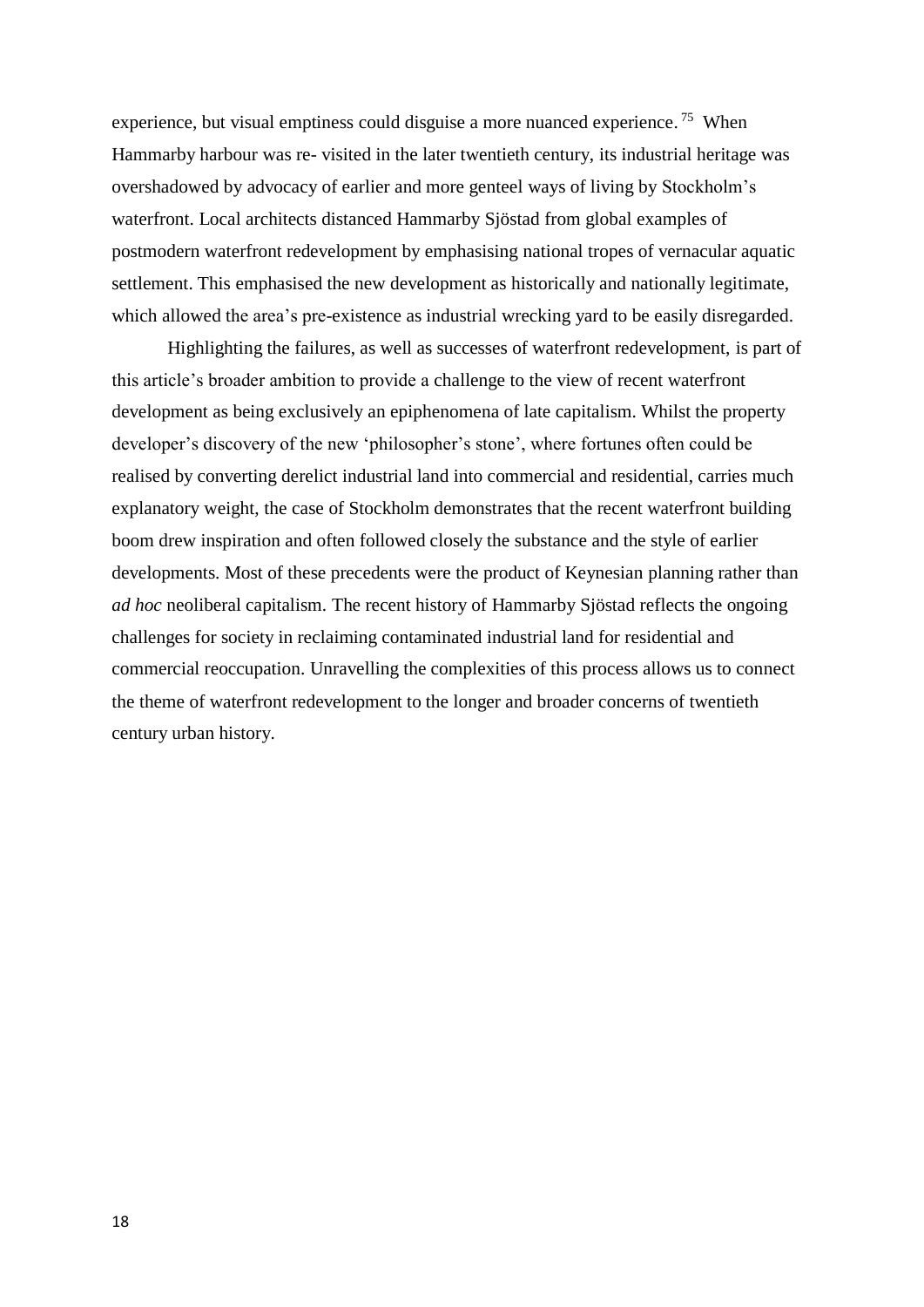$2$  D. Harvey, 'From managerialism to entrepreneurialism: the transformation of urban governance in late capitalism', *in Geografiska Annaler*, Series B, 71 (1989), 3-17. Oakley and Johnson affirm that the 'emerging role as centres of economic and symbolic spectacle and new governance models' has been predominant in accounts of urban waterfront transformation, S. Oakley and L. Johnson, 'Place taking and place making in waterfront renewal Australia', *Urban Studies*, 50, 2 (2013), 353.

<sup>3</sup> Brownhill and O'Hara emphasise that the assemblage of diverse urban policies that influenced urban waterfront development in London have often been (mis)represented as monolithic and ideological shifts. S. Brownhill and G. O'Hara' 'From planning to opportunism? Re-examining the creation of the London Docklands Development Corporation', *Planning Perspectives*, 30, 4 (2014), 542.

<sup>4</sup> G. Milne, L. Balderstone and R. Mulhearne, 'Memory and place on the Liverpool waterfront in the mid-twentieth century', *Urban History*, 41 (2014), 1.

<sup>5</sup> For Stockholm's development see L. Nilsson, 'A capital floating on the waters: the development of Stockholm in the long term perspective', in L. Nilsson (ed.), *Capital cities: images and realities in the historical development of European capital cities* (Stockholm, 2000), 152-70; I. Ström-Billing, *Stockholms hamn 1909–1939. Näringsliv och politik i samverkan* (Stockholm, 1984).

<sup>6</sup> J. Metzger and A. Rader Olsson, 'Introduction: The Greenest City? In Jonathan Metzger and Amy Rader Olsson (eds.), *Sustainable Stockholm. Exploring Urban Sustainability in Europe's Greenest City* (London, 2013), 10.

7 J. Young, *Around the World with General Young. Abridged, edited and introduced by Michael Fellman* (Baltimore, 2002), 170.

<sup>8</sup> O'Dell provides an interesting discussion of the cultural dialogue between the two countries in T. O'Dell, *Culture unbound: Americanization and Everyday Life in Sweden* (Lund, 1997). A useful account of Stockholm property speculation in this era can be found in A. Perlinge, *Bubblan som sprack - Byggboomen i Stockholm 1896-1908* (Stockholm, 2012).

<sup>9</sup> A. Stjernlöf-Lund, *Cyrillus Johansson. Från Askersund till Östersund* (Karlstad, 2008), 11– 73; E. Eriksson, 'Från industry till bostader', in E. Eriksson (ed.), *Stockholms strȁnder*  (Stockholm, 2003), 48.

 $10$  Ibid.

1

<sup>1</sup> P. Bjuström, 'Vattnet som skapande princip', *Arkitektur*, 7 (1997) 39.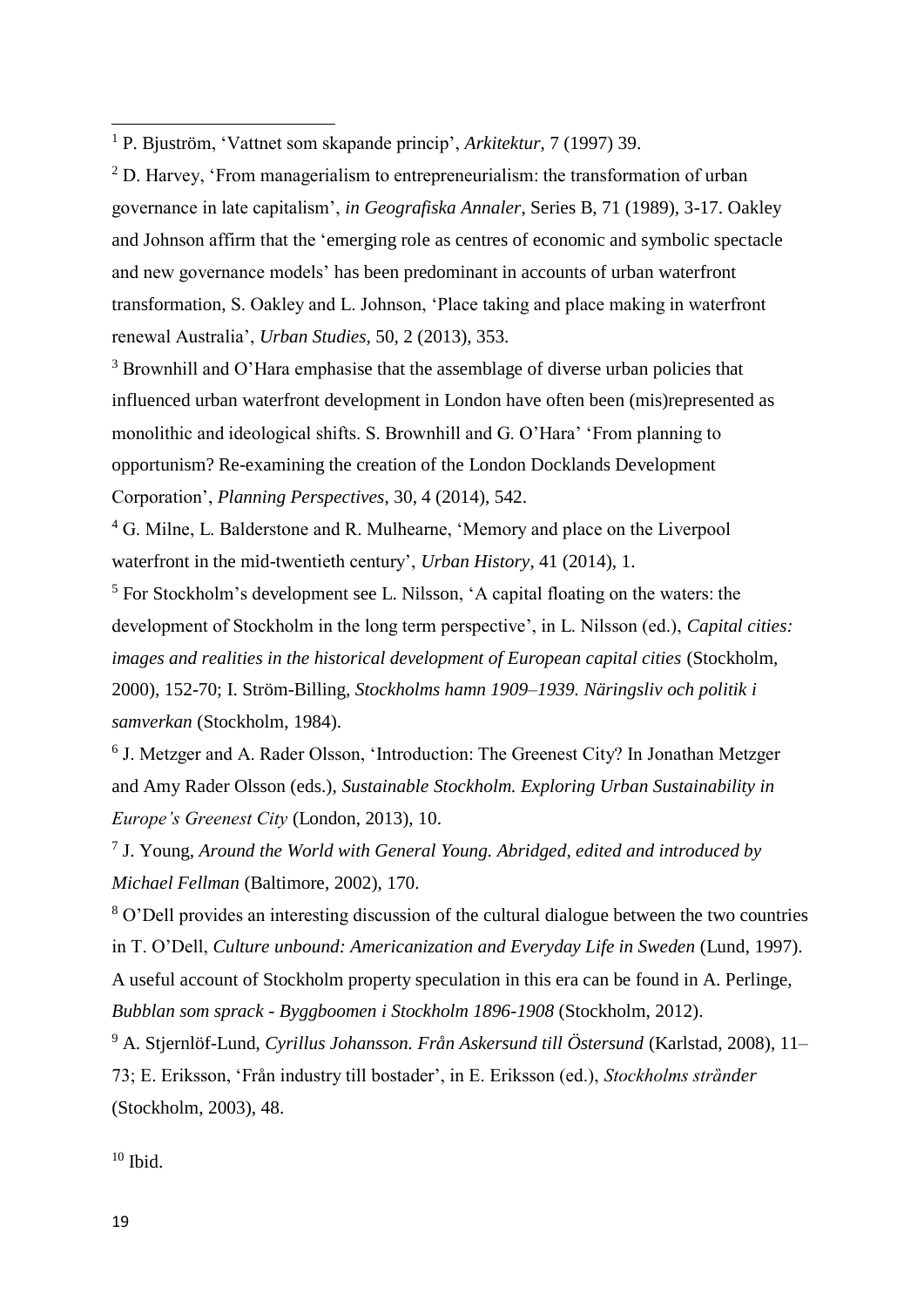<sup>11</sup> Sweden's industrial breakthrough was largely financed by Stockholms Enskilda Bank, the focus of the powerful financial and industrial complex that by the twentieth century came to be known as the 'Wallenberg group'. By the end of the 1960s one in seven Swedish industrial workers were employed by a 'Wallenberg company', including major players in the Swedish export industry from SAAB, to Electrolux and L M Ericsson. L. Magnusson, *Sveriges Ekonomiska Historia* (Stockholm, 1997), 428-9. For Stockholm's urban development prior to the twentieth century see L. Nilsson, *Stockholm i siffror 1850-2000, Stads- och kommunhistoriska institutet* (Stockholm, 2000); L. Nilsson, 'En annorlunda stad? : Stockholms plats i svensk samhällsutveckling ur ett flerhundraårigt perspektiv', in L. Nilsson (ed.), *Huvudstadens historia* (Stockholm, 1992), 90-124; M. Andersson 1998, *Stockholm´s annual rings: a glimpse into the development of the city*, (Stockholm, 1998).

<sup>12</sup> Y. Hirdman, *Att Lägga Livet till Rätta* (Stockholm, 2000).

1

<sup>13</sup> V. Zunker, *A dream come true: Robert Hugman and San Antonio's River Walk (Seguin,* 1983), 133.

<sup>14</sup> H. Mattsson and S.O. Wallenstein (ed.), *Swedish modernism. Architecture, consumption and the welfare state* (London, 2010), 152.

<sup>15</sup> Mary Hilson, *The Nordic model: Scandinavia since 1945* (London, 2008), 22.  $16$  Ibid.

 $17$  This is a national tenants' organisation and building society that was initiated in Stockholm.

<sup>18</sup> E. Rudberg, *Stockholmsutställningen 1930. Modernismens genombrott i svensk Arkitektur (*Stockholm, 1999); A. Gullberg and E. Ruddberg, *Byggare I Stockholm, byggmästare rollen under 1900 talet* (Stockholm, 2001), 15-30.

<sup>19</sup> O. Lundewall, *HSB Ȧrskrӧnika, 1923-1985* (Stockholm, 1985), 26; HSB, *Cooperative Housing* (Stockholm, 1946).

 $20$  HSB's development of the Stockholm island site of Reimersholm from 1939 aroused international admiration for the concerted effort to connect residential and civic amenities to the island topography. The island had formerly housed a prison and wool manufacturing plant, the latter bankrupt by the 1930s. Following their purchase of the site, HSB constructed a large scale domestic residences, close to the water's edge, praised for allowing the 'natural beauty of the island' to be appreciated. J.W Ames, *Co-operative Sweden Today* (Madison, 1952), 132.

20 <sup>21</sup> H. O. Andersson and F. Bedoire, *Stockholm architecture and landscape* (Stockholm, 1988), 185-6.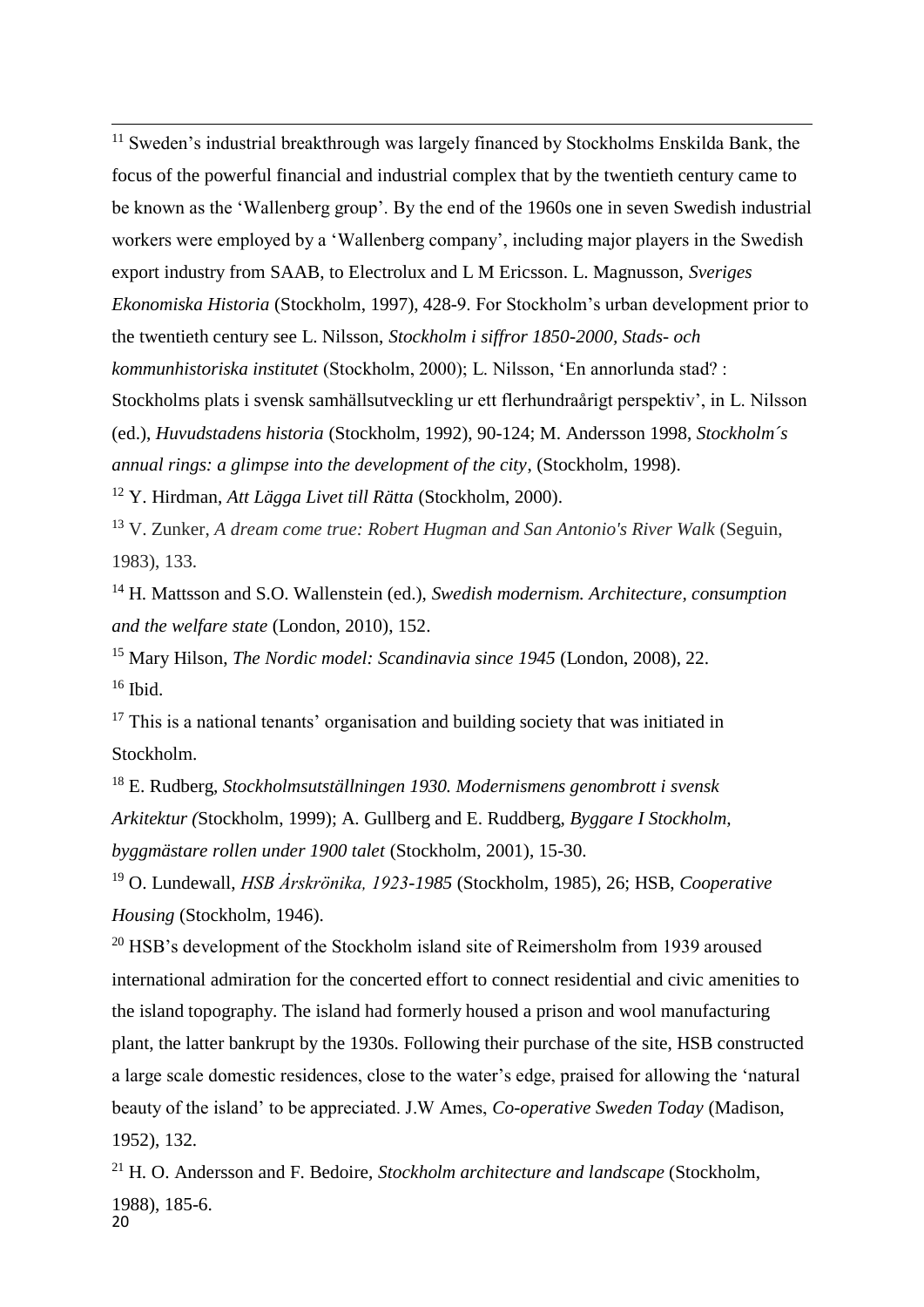<sup>22</sup> Eriksson, 'Från industry till bostader', 64.

1

 $23$  Whilst HSB residences benefitted from state subsidy and were part of a wider improvements to the quality of housing, especially in cities, the HSB residences in Kungsholmen and elsewhere commanded high rents and attracted middle-class tenants, effectively marginalising the inner city working-class communities in a manner that foreshadowed waterfront gentrification processes later in the century.

<sup>24</sup> Eriksson, 'Från industry till bostäder', 64; Lundewall, *HSB Årskrönika*, 26.

<sup>25</sup> C. Orfali, 'The rise and fall of the Swedish model', in A. Prost and G. Vincent (eds.), *A history of private life* (Cambridge, MA 1994), 424-5.

<sup>26</sup> Vällingby is often used as an example of a 'new forest' suburb combining functionalist architecture with closeness to the natural landscape and it was publicly admired by many, including the American master urban developer James Rouse who visited as part of his 'Grand Tour' of European cities during the 1960s. J. Olsen, *Better places better lives. A biography of James Rouse* (Washington, 2003), 132.

<sup>27</sup> A. Loomis, 'From Stockholm to Kalmar', *Motor Boating*, January (1928), 30.

<sup>28</sup> M. Willén, *Berȁttelser om den öppna planlösningens arkitektur*. *En studie av bostäder, boende och livsstil i det tidiga 2000-talets Sverige* (Lund, 2012), 26-31.

<sup>29</sup> 'Att riva staden', *Svenska Dagbladet*, April 12 1962; 'City planen bör omarbetas' *Dagens Nyheter*, Feb 2 1963; U. Stahre, *Alternativa staden. Stockholms stadsomvandling och byalagsrörelsen*, (Stockholm 1999); U. Stahre, 'City in change. Globalisation, local politics and urban movements in contemporary Stockholm', *International Journal of Urban and Regional Research*, 28 (2004), 68–85; T. Hall, 'The Central Business District. Planning in Stockholm 1928-1978', in T. Hall (ed.), *Growth and transformation of the modern city* (Stockholm, 1979), 181-232.

<sup>30</sup> L. Mumford, *The city in history*, (1966), cited in G. Milne, L. Balderstone and R. Mulhearne, 'Memory and place', 1.

<sup>31</sup> M. Miller, *Europe and the maritime world: A twentieth century history*, (Cambridge, 2012), 55; S. Palmer, 'The maritime world in historical perspective', *Journal of Maritime History*, 23 (2011), 1-12.

<sup>32</sup> N. Vall, *Cities in decline? A comparative history of Malmö and Newcastle 1945-2000*  (Malmö, 2007), 28-53.

<sup>33</sup> N. Dagen Bloom, *Merchant of illusion: James Rouse, America's salesman of the businessman's utopia* (Ohio, 2004), 173.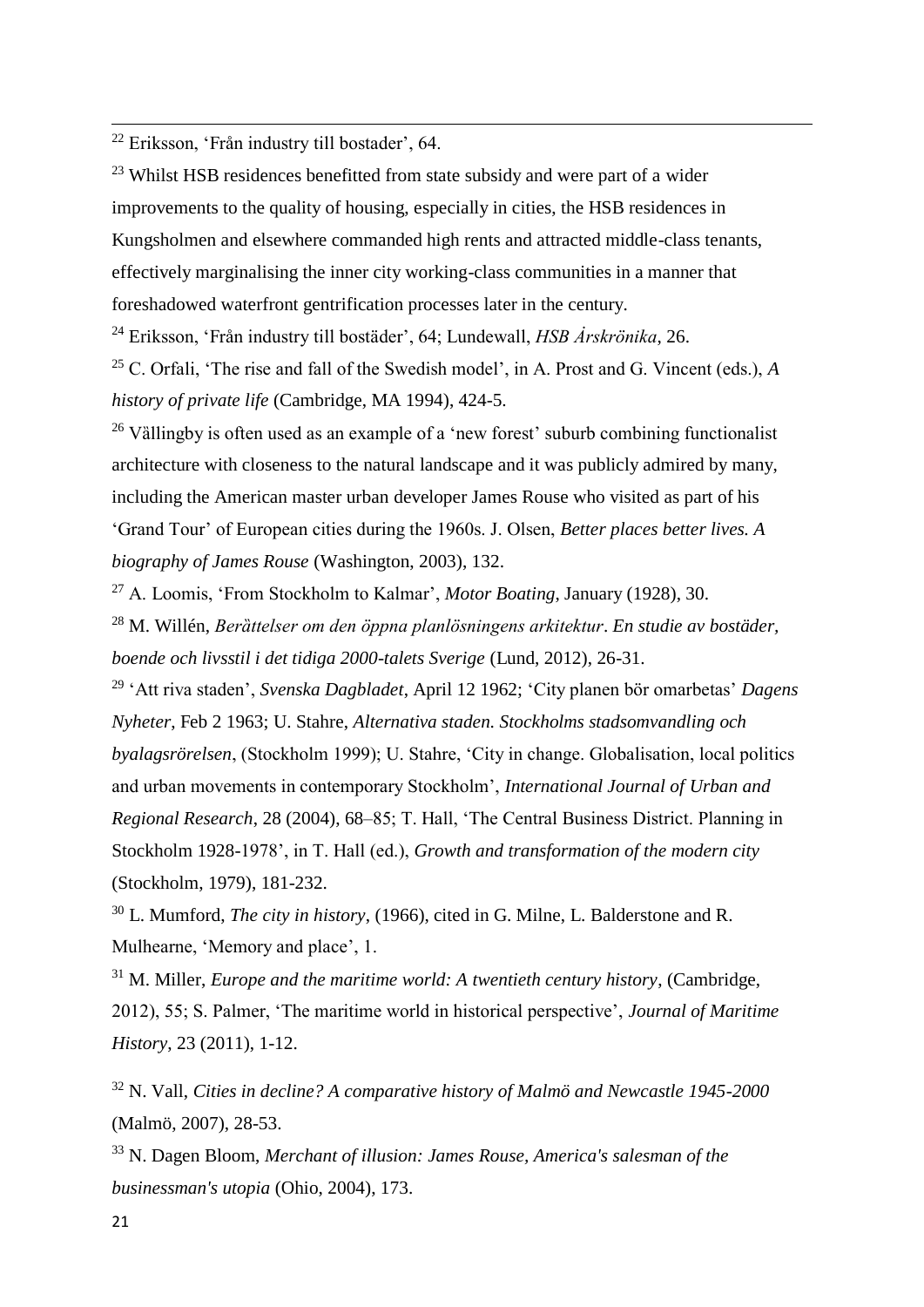<sup>34</sup> C. Berglund and C. Heidecken, *Fria Fӧretagare* (Stockholm, 1984), 11. G. Träff, *Samtidsdokumentation av några verksamheter i Södrahammarbyhammnen* (Stockholm, 1999), 3-7.

<sup>35</sup> Digitala Stadsmuseet. Södra Hammarbyhamnen. Stadsmuseets skrivelser fram till och med år 2001. Stockholms Stadsbyggnadskontor Stadsplaneavdelningen. Föredragningspromenoria rörande planutredningen för Sickla Udde, 20 April 1970, 4-7; P. Skoglund and P. Eklund, *Här går plåtvågor – Lugnet* (Stockholm, 1997), 8, 80.

<sup>36</sup> Digitala Stadsmuseet. Södra Hammarbyhamnen. Stadsmuseets skrivelser fram till och med år 2001. Stockholms Stadsbyggnadskontor Stadsplaneavdelningen. Föredragningspromenoria rörande planutredningen för Sickla Udde, 20 April 1970.

<sup>37</sup> C. Berglund and C. Heidecken, *Fria Fӧretagare* (Stockholm, 1984), 7-17

<sup>38</sup> Berglund and Heidecken, *Fria Fӧretagare*, 70.

1

<sup>39</sup> Berglund and Heidecken, *Fria Fӧretagare*, 32.

<sup>40</sup> In Manchester, the 'birthplace' of the industrial revolution, following the post-war implosion of large scale manufacturing the Castlefied district soon acquired a reputation for vice and crime. Here the arrival of itinerant workers exacerbated its reputation as a 'hostile place' adding to a sense of an impending decline. R. Madgin, 'Reconceptualising the historic urban environment: conservation and regeneration in Castlefield, Manchester, 1960–2009', *Planning Perspectives*, 25 (2010), 34.

<sup>41</sup> J. C. Onetti, *The Shipyard* (London, 1992).

<sup>42</sup> Stockholm Stads Arkiv, Stockholms Stads Byggnadskontor Stadsplaneavdelningen, Föredragnings promenoria rörande planutredningen för Sickla Udde, 7170.  $43$  Ibid.

<sup>44</sup> Skoglund and Eklund, *Här går plåtvågor*, 80.

<sup>45</sup> N. Vall, 'Doing their own Thing: Squatting Movements in Copenhagen and Stockholm during the 1970s', *Moving the Social. Journal of Social History and the Social History of Movements*, 48 (2012), 89-109.

<sup>46</sup> The Ouseburn Valley in Newcastle offers an interesting parallel, see 'Ouseburn: the beating heart of Newcastle', *Guardian,* 22 December, 2009; N. Vall, *Cultural Region, North East England, 1945-2000* (Manchester, 2011), 138-143.

47 Skoglund and Eklund, *Här går plåtvågor*, 73; Berglund and Heidecken, *Fria Fӧretagare*, 17.

 $22$ <sup>48</sup> H. Suzuki, A. Dastur, S. Moffat, N. Yabuki and H. Maruyama (ed.), *EcO2 Cities: Ecological cities as economic cities* (Washington, 2010), 189.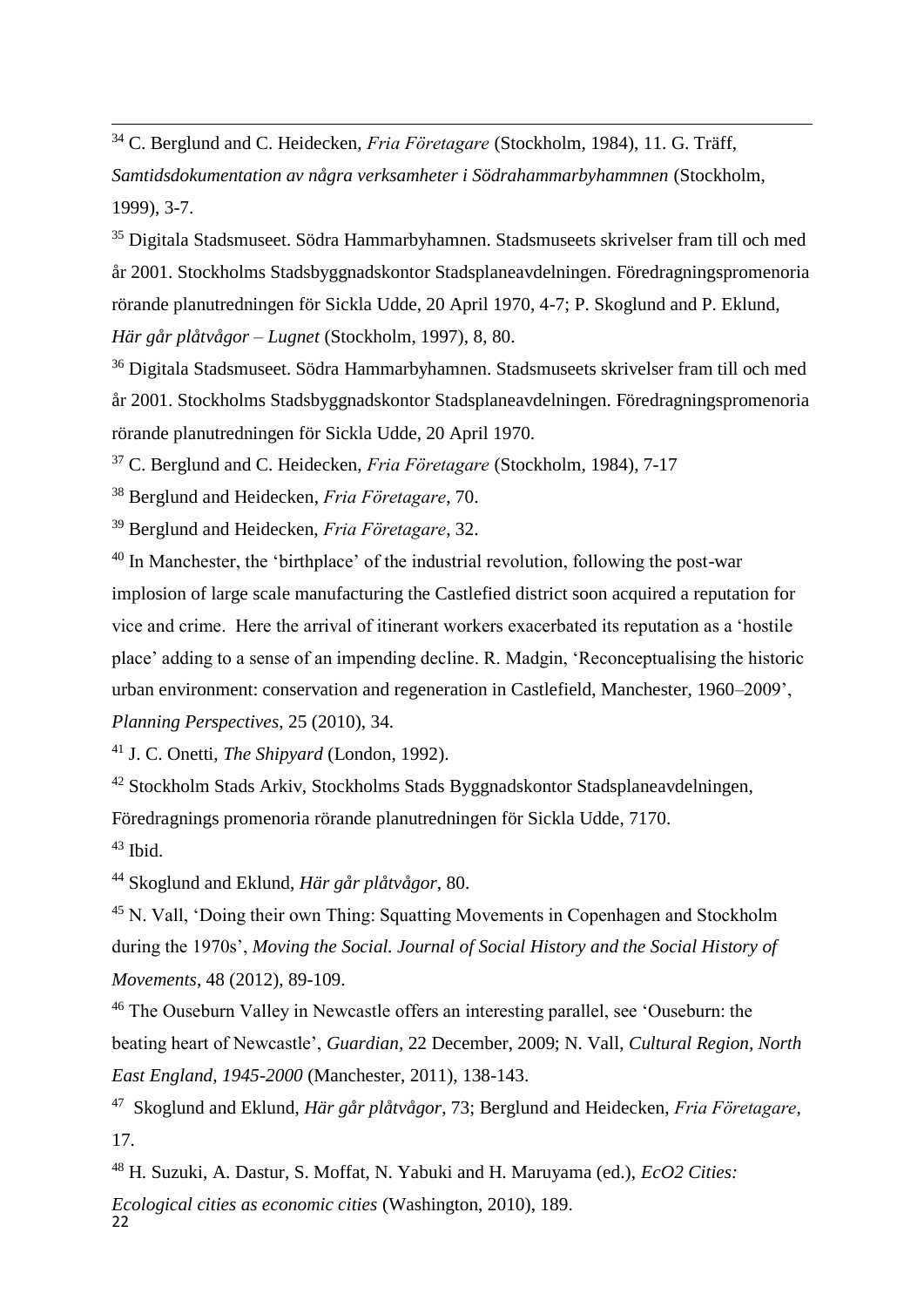<sup>49</sup> Stockholm Stads Arkiv. Stockholmbyggnadskontor, Kvalitets program fӧr gestaltning del av Lugnetområdet. 2005.

 $50$  Ibid.

1

<sup>51</sup> G. Baeten and T. Tasan-Kok (eds.), *The contradictions of neoliberal planning. Cities, policies and politics*. (Berlin, 2012).

 $52$  For a useful summary of Stockholm's economic development after 1945 see, C. Elmhorn, *Från hot till löfte Stockholms ekonomiska omvandling 1945-2010* (Stockholm, 2013)

<sup>53</sup> P. T. Levin and S. P. Iveroth, 'Failed (mega) events and city transformation: the green vision for the 2004 Olympic village in Stockholm', in P. O. Berg and E. Björner, (eds), *Branding chinese mega-cities: policies, practices and positioning* (Cheltenham, 2014), 155- 168.

<sup>54</sup>http://www.skane.com/en/new-architecture-in-the-old-harbours

<sup>55</sup> Baeten and Tasan-Kok, *Contradictions of neoliberal planning.*

<sup>56</sup> R. Imrie and T. Huw (eds), *British urban policy: An evaluation of the development corporations* (London, 1999); Brownhill and O'Hara' 'From planning to opportunism?', 542.

<sup>57</sup> J. I. Hagström, 'Hammarby Sjöstad, Stockholm', *Arkitektur*, 7 (1997), 32.

<sup>58</sup> J. I. Hagström, 'Stadstrukturen', in *De gröna, det sköna, de hållbara i den moderna staden. Hammarby Sjöstad* (Stockholm, 2004), 12-3 & 34.

<sup>59</sup> A. Wolodarski, 'Med ordningens lekfullhet mot vattnet: Norra

Hammarbyhamnen och Sankt Eriksområdet', *Sankt Eriks Årsbok* (Stockholm, 2003), 143-5  $60$  Ibid.

61 L. Nilsson 2011b, 'Urban Development in Sweden, 1950-2005' in L. Nilsson (ed.), *The Coming of the Post-Industrial City: Challenges and Responses in Western European Urban Development since 1950*, (Stockholm, 2011), 171-251; L. Nilsson, 'Growth and stagnation in the history of Stockholm', Stockholm - Belgrade : proceedings from the third Swedish-Serbian Symposium in Stockholm, April 21-25, 2004, 94-114;

 $62$  For local discussion of 1970s suburbanization and its impact upon architecture in Stockholm see Editorial, 'Bostad', *Arkitektur*, 10 (1984).

<sup>63</sup> P. Kallstenius (ed.), *Stockholm bygger. Om 1980-talets byggande i Stockholm* (Stockholm, 1986); Editorial, 'Bostad', *Arkitektur*, 10 (1984); J. I. Hagstrӧm, 'Från Minnberg till Hammarby Sjӧstad', in Eriksson, *Stockholms stränder*,125; O. Nylander, *Svensk Bostad 1850-2000* (Lund, 2013).

23 <sup>64</sup> The development has won a number of accolades for its ecological credentials and continues to attract many visitors numbering 13,000 in 2014,